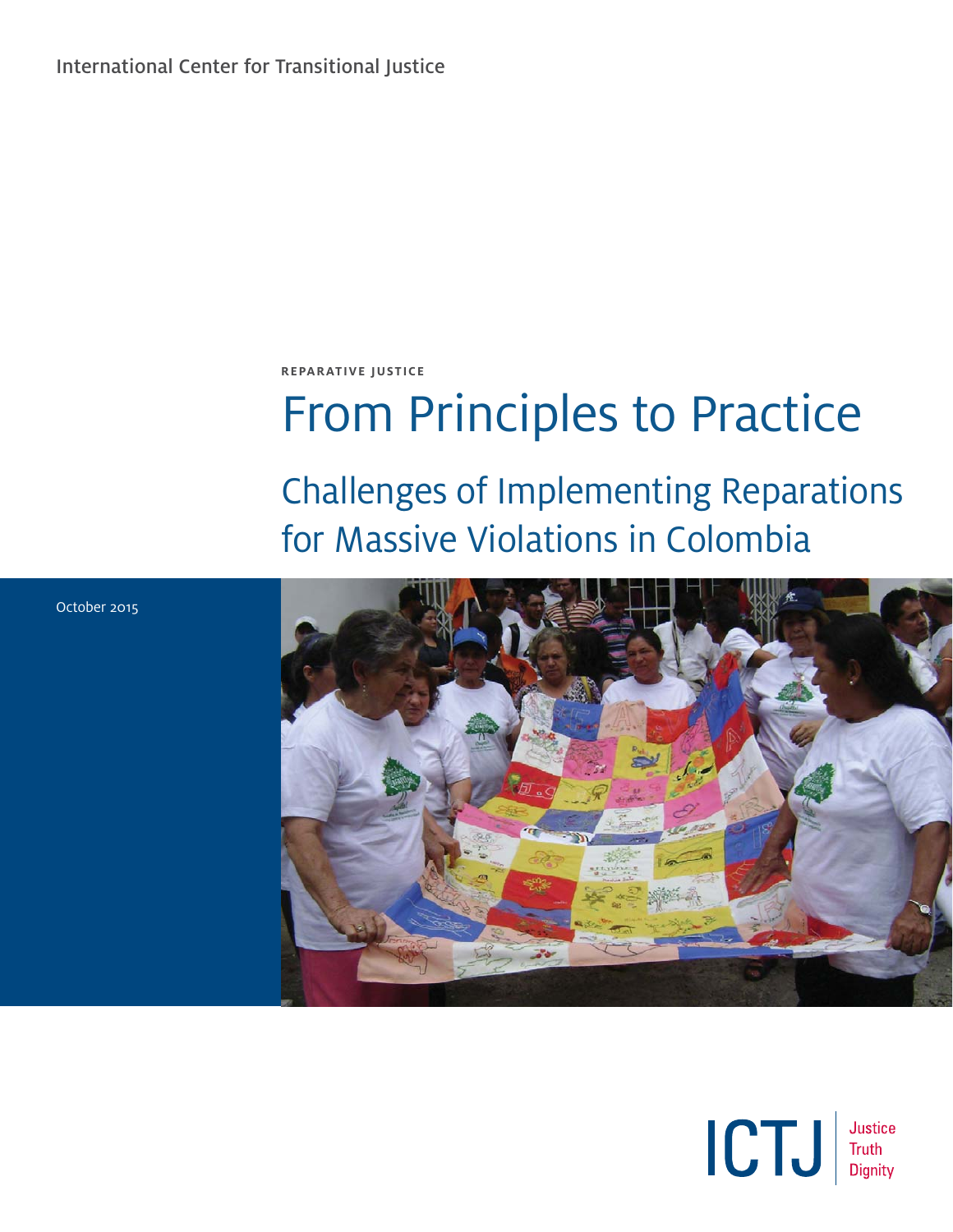**Cover Image: Trujillo, Valle del Cauca, Colombia.**  Relatives commemorate victims after eight years of violence and killings, 2012 (Andersson Lizarazo and and Lady Rojas/ICTJ).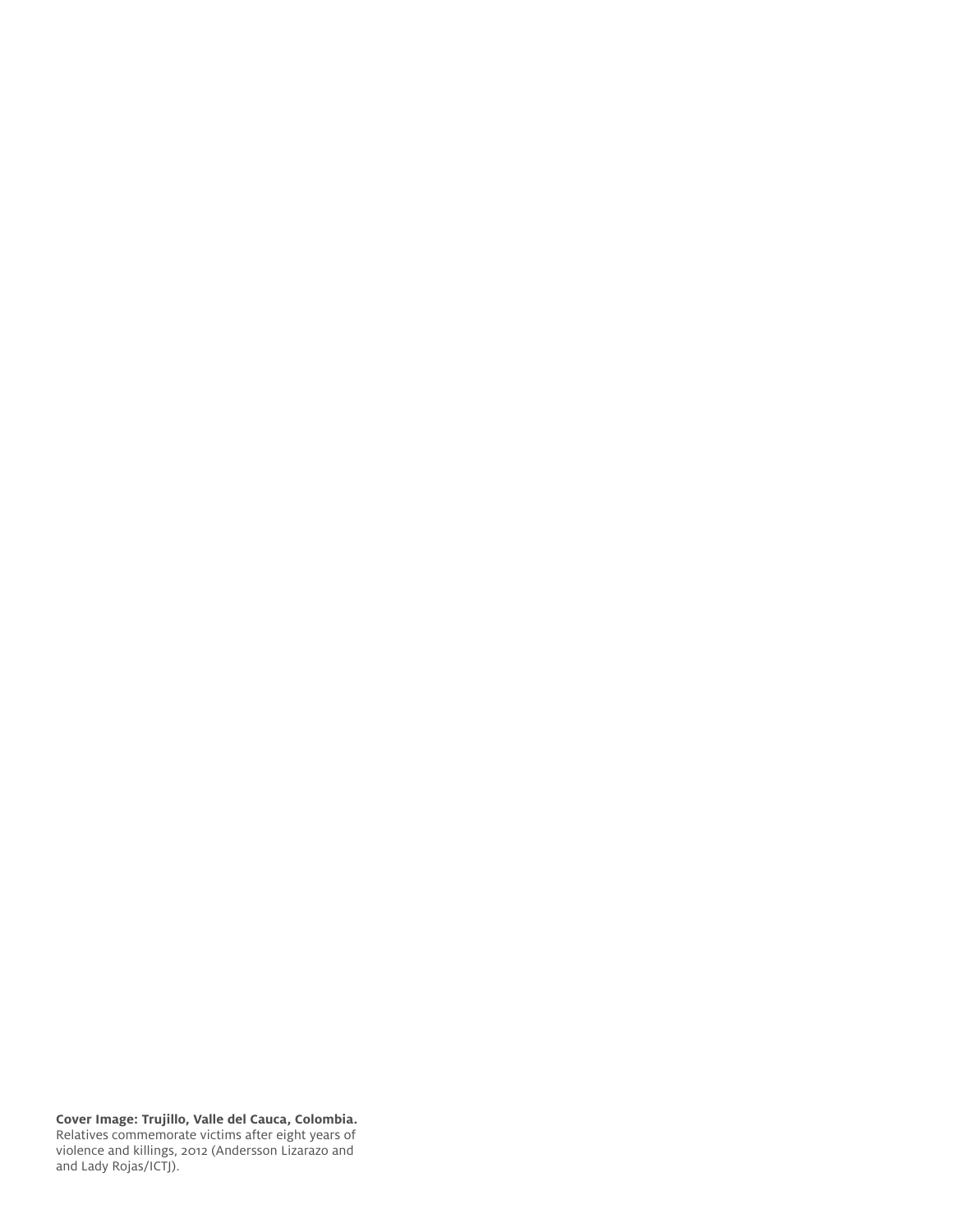**REPARATIVE JUSTICE**

# From Principles to Practice

Challenges of Implementing Reparations for Massive Violations in Colombia

October 2015 **Cristián Correa**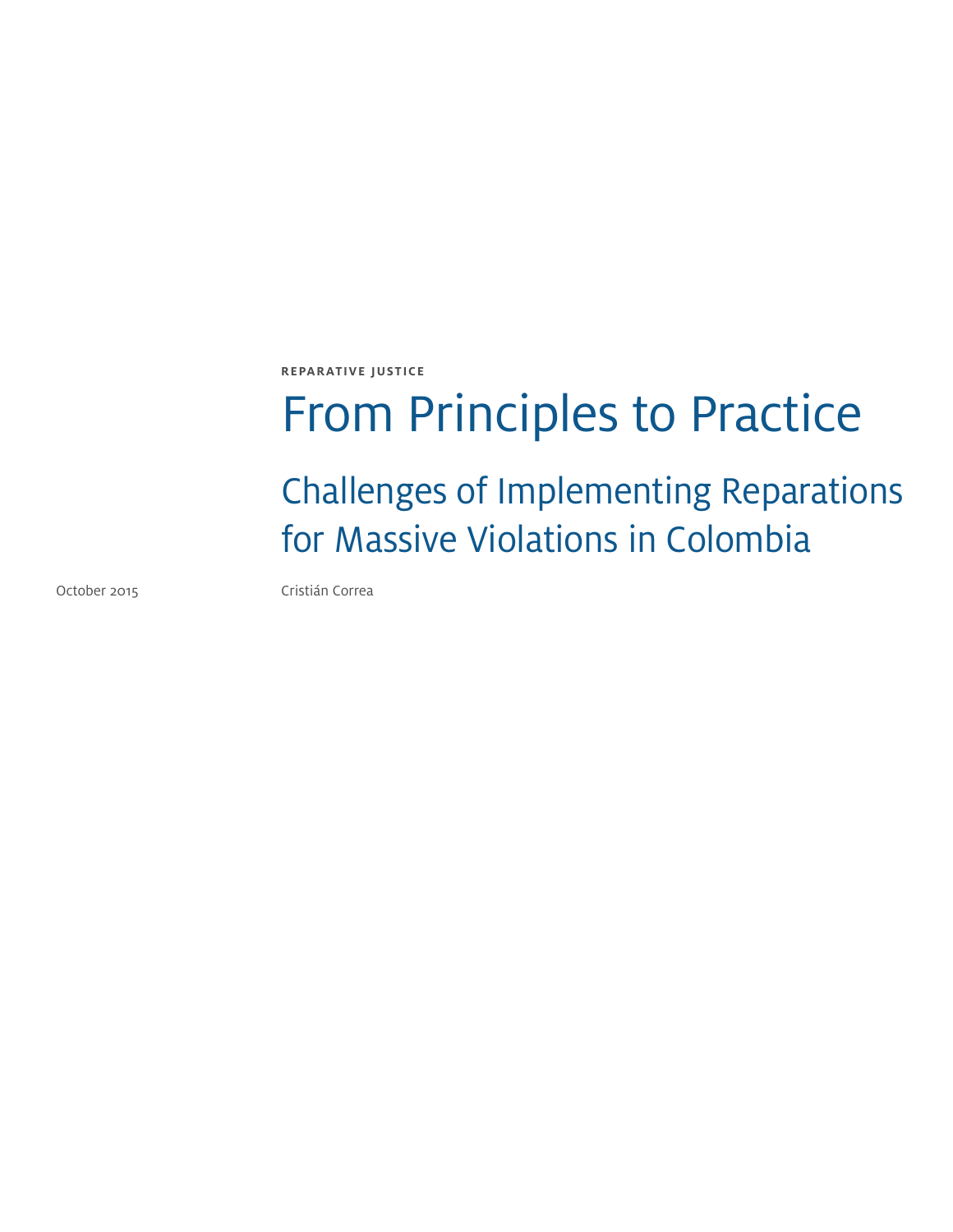#### **About the Author**

Cristián Correa is the Senior Associate for ICTJ's Reparative Justice Program and an expert in the definition and implementation of reparations programs for mass human rights violations. He provides advice and technical assistance to victims' organizations, civil society groups, and governments in Peru, Colombia, Cote d'Ivoire, Sierra Leone, Timor-Leste, Nepal, and other countries. Correa was a legal advisor for a commission of the Presidency of Chile responsible for defining a human rights policy and the legal secretary of the Commission of Political Imprisonment and Torture of Chile (known as the Valech Commission). Correa received his law degree from the Pontificate Catholic University of Chile and has an M.A. in International Peace Studies from the University of Notre Dame.

#### **About ICTJ**

ICTJ assists societies confronting massive human rights abuses to promote accountability, pursue truth, provide reparations, and build trustworthy institutions. Committed to the vindication of victims' rights and the promotion of gender justice, we provide expert technical advice, policy analysis, and comparative research on transitional justice approaches, including criminal prosecutions, reparations initiatives, truth seeking and memory, and institutional reform. For more information, visit **www.ictj.org**

All photographs appearing in this report, except the one on page 19, were submitted for a contest, "Images to Resist Oblivion," organized by the Center for Historical Memory and ICTJ. All rights reserved. For more information, visit www.ictj.org/news/prizes-colombianvictims-memory-photography-contest

© 2015 International Center for Transitional Justice. All rights reserved. No part of this publication may be reproduced, stored in a retrieval system, or transmitted in any form or by any means, electronic, mechanical, photocopying, recording, or otherwise without full attribution.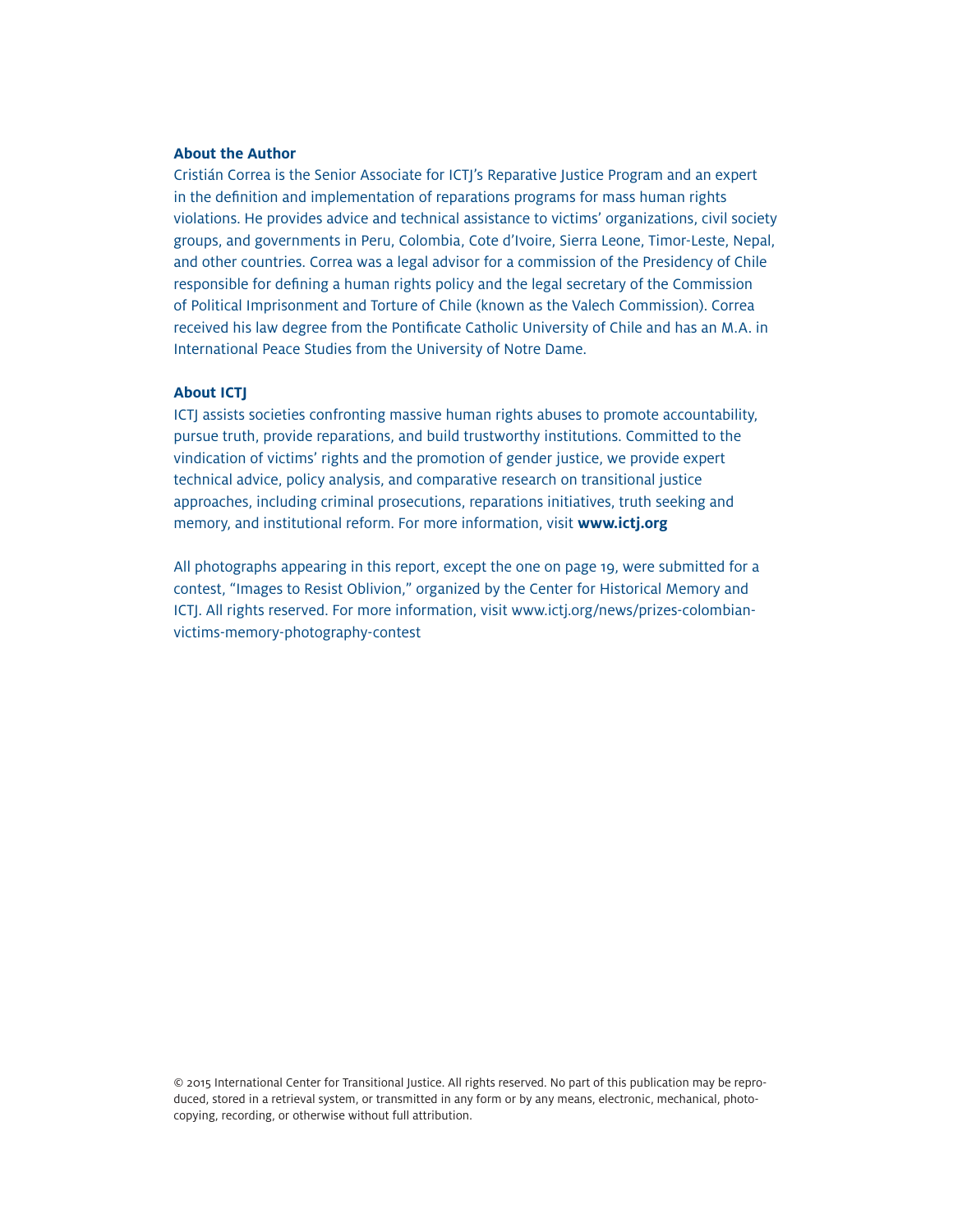#### **CONTENTS**

| 1. | <b>Introduction</b>                                                                                                                                                                                                           | 1  |
|----|-------------------------------------------------------------------------------------------------------------------------------------------------------------------------------------------------------------------------------|----|
| 2. | The Victims and Land Restitution Law 22 and 22 and 23 and 24 and 25 and 26 and 26 and 26 and 26 and 26 and 27 and 27 and 27 and 27 and 27 and 27 and 27 and 27 and 27 and 27 and 27 and 27 and 27 and 27 and 27 and 27 and 27 |    |
|    |                                                                                                                                                                                                                               |    |
|    |                                                                                                                                                                                                                               |    |
|    |                                                                                                                                                                                                                               |    |
| 3. | Reparations Under Law 1448 2014 12:00 12:00 12:00 12:00 12:00 12:00 12:00 12:00 12:00 12:00 12:00 12:00 12:00 1                                                                                                               |    |
|    |                                                                                                                                                                                                                               |    |
|    |                                                                                                                                                                                                                               |    |
|    |                                                                                                                                                                                                                               |    |
|    | Personalized Approach to Defining the Individual Comprehensive Reparations Plan 15                                                                                                                                            |    |
|    |                                                                                                                                                                                                                               |    |
|    |                                                                                                                                                                                                                               |    |
|    |                                                                                                                                                                                                                               |    |
| 4. | <b>Land Restitution</b>                                                                                                                                                                                                       | 22 |
| 5. |                                                                                                                                                                                                                               | 25 |
| 6. | <b>Conclusion</b>                                                                                                                                                                                                             | 27 |
|    | Table 1. Initial Estimate of Numbers of Violations, Numbers of Registered Violations, and Projected Costs 8                                                                                                                   |    |
|    |                                                                                                                                                                                                                               |    |
|    |                                                                                                                                                                                                                               |    |
|    |                                                                                                                                                                                                                               |    |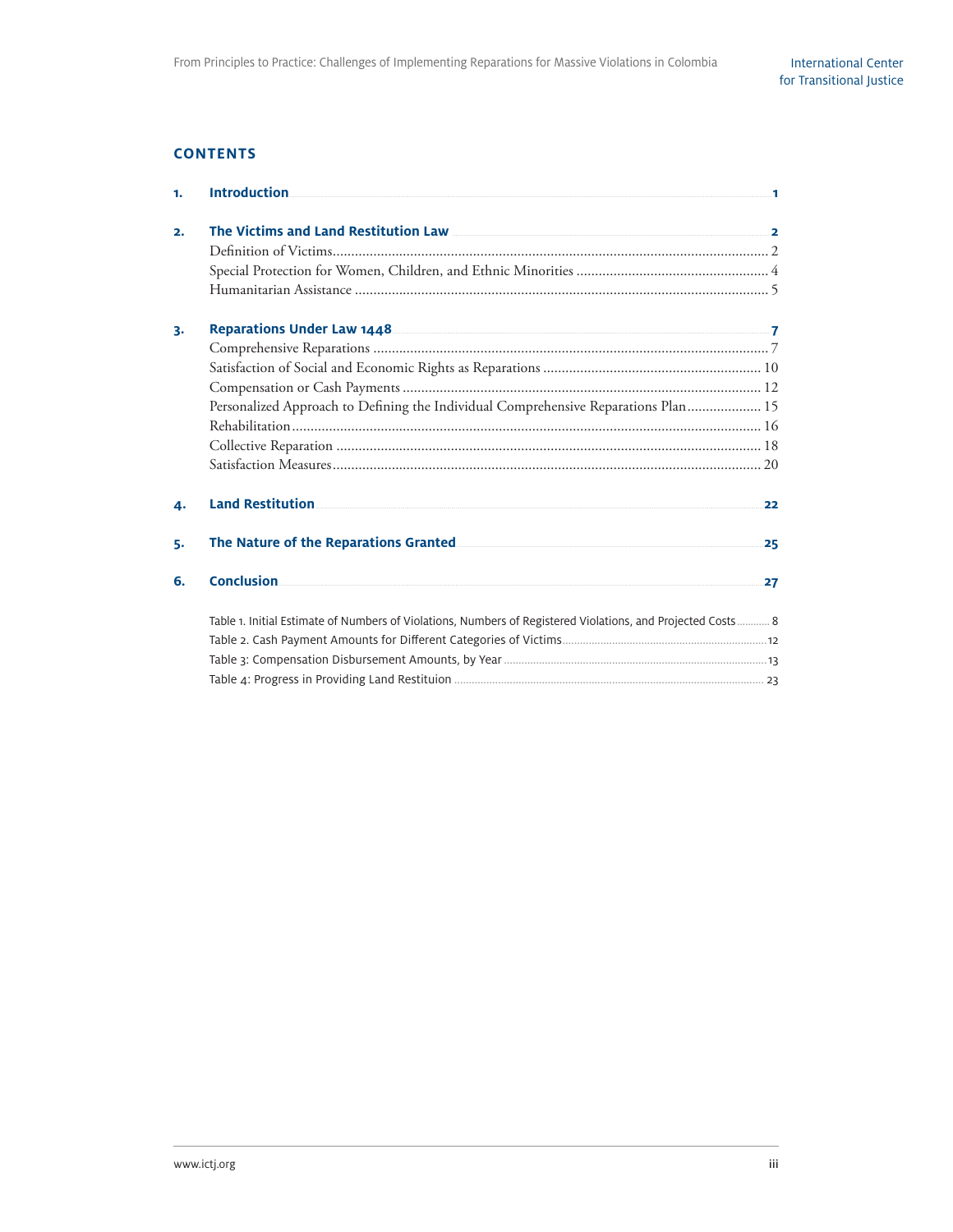#### **ACRONYMS**

| AUC.          | United Self Defenses of Colombia                                        |
|---------------|-------------------------------------------------------------------------|
| <b>BACRIM</b> | "Criminal Bands" (Bandas Criminales)                                    |
| <b>CNRR</b>   | Comisión Nacional de Reparación y Reconciliación or National Commission |
|               | for Reparation and Reconciliation                                       |
| <b>CODHES</b> | Consultants on Human Rights and Displacement (Consultoría para los      |
|               | Derechos Humanos y el Desplazamiento)                                   |
| <b>CONPES</b> | National Council on Economic and Social Policy (Consejo Nacional de     |
|               | Política Económica y Social)                                            |
| COP           | Colombian peso                                                          |
| <b>FARC</b>   | Revolutionary Armed Forces of Colombia (Fuerzas Armadas                 |
|               | Revolucionarias de Colombia)                                            |
| <b>IACHR</b>  | Inter-American Court of Human Rights                                    |
| <b>OHCHR</b>  | UN Office of the High Commissioner of Human Rights                      |
| <b>USD</b>    | United States Dollar                                                    |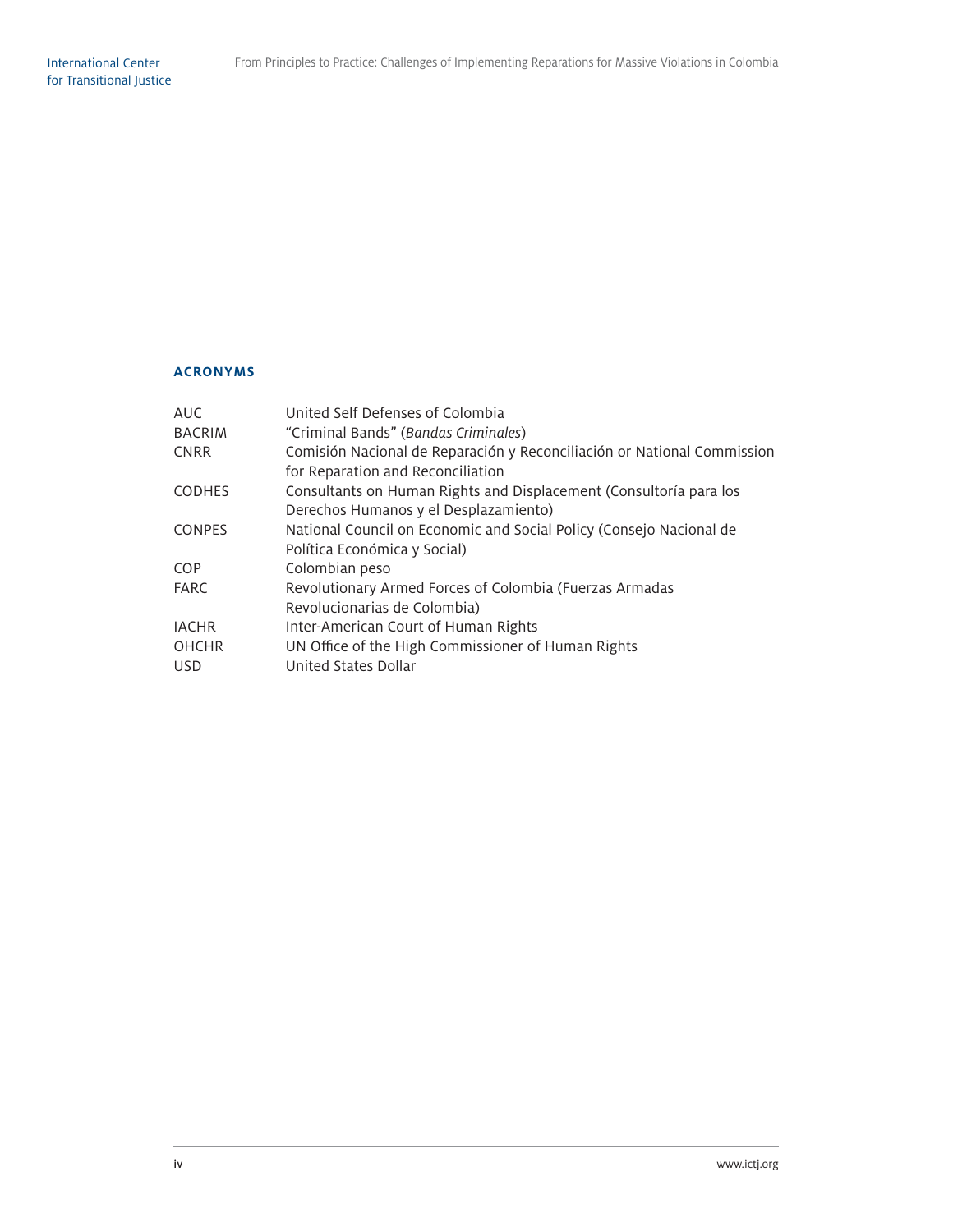## 1. Introduction

For more than 50 years Colombians have struggled with an internal armed conflict that has resulted in more than 300,000 murders and enforced disappearances, the displacement of more than 6 million people, and thousands of cases of enforced disappearance, forced recruitment of minors, sexual and gender-based violence, and other serious violations. Until 1995, few public policies addressed the consequences of these violations, as successive governments refused to accept their magnitude, in part as a way of denying the importance of the conflict that had caused them. The Colombian armed conflict is now the longest-running conflict in the Western Hemisphere.

With the passage of the Victims' and Land Restitution Law in 2011,<sup>1</sup> the Colombian government established a comprehensive reparations policy to address the harms suffered by victims. However, the law is only one step in a complex process to vindicate victims' rights. Implementing the law is the real challenge.

The ongoing nature of the armed conflict and weakness of state institutions have limited the government's capacity to access some areas to execute the policy, which requires the joint effort of regional and local governments. Indeed, in some regions, the program faces violent opposition from those who have benefited for years from land dispossession and will resort to any means, including physical violence, to maintain the status quo. These challenges also add to the difficulties inherent in implementing any reparations program, namely, reaching all victims and designing measures that can truly improve victims' lives.

This report examines Colombia's Victims' and Restitution Law and assesses the challenges of implementing it under current conditions. It also identifies some of the difficulties and obstacles encountered in Colombia's past reparations efforts, which help to explain why the current law has run into certain difficulties.

Ley 1448 "por la cual se dictan medidas de atención, asistencia y reparación integral a las víctimas del conflicto armado interno y se dictan otras disposiciones" approved on 10 June 2011 [hereinafter, Law 1448].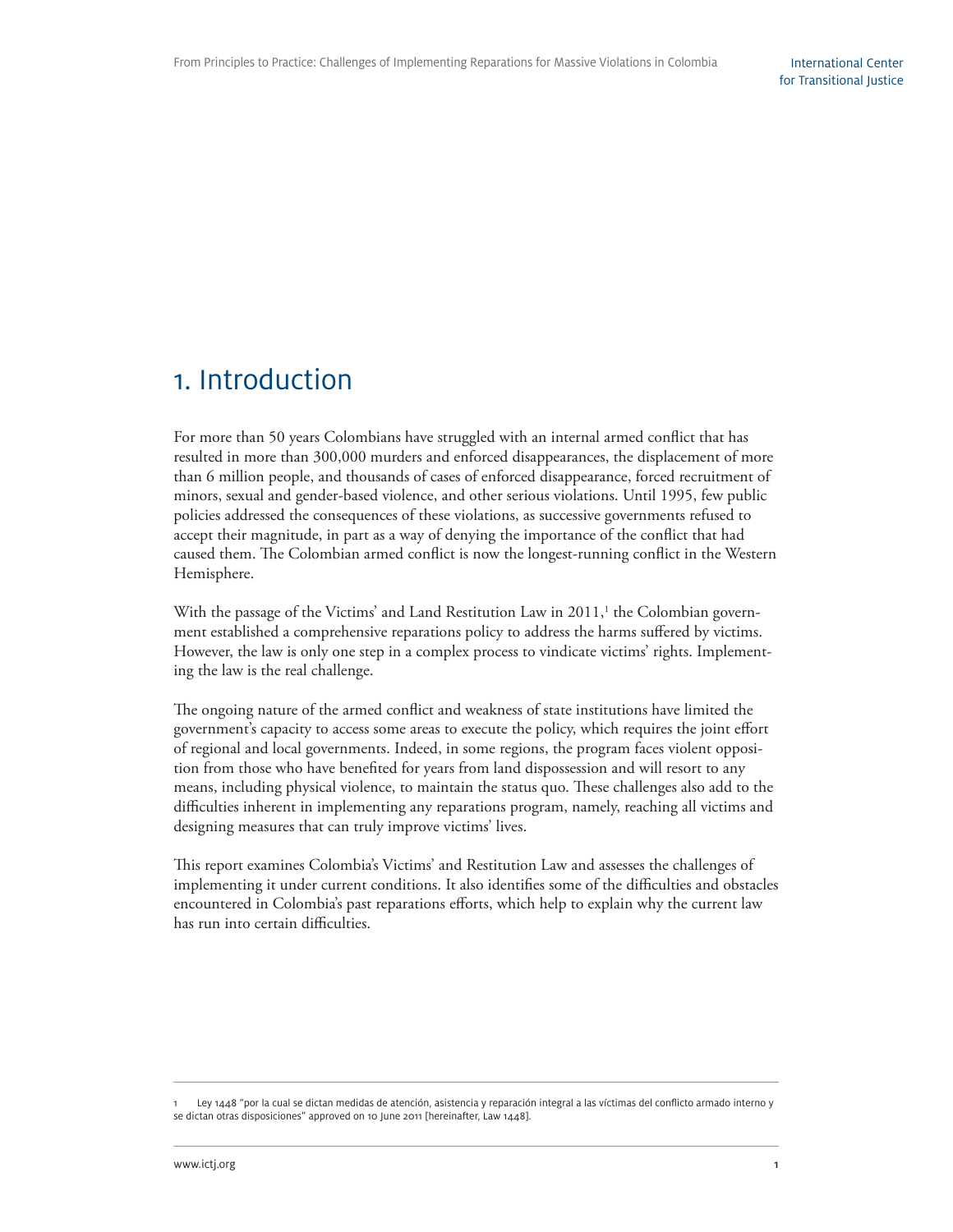# 2. The Victims and Land Restitution Law

The Victims' and Land Restitution Law (Victims' Law or Law 1448) consolidates previous efforts to provide reparations to victims of Colombia's internal armed conflict. The program includes humanitarian assistance for those displaced by the conflict and other victims; land restitution; and a notion of comprehensive reparations, based on definitions in international law. It also addresses protection measures and attempts at guaranteeing non-recurrence of violence.

Because of the complexity of the policy, it requires coordinated the efforts and intervention of many different actors. The law establishes an implementation structure headed by two institutions:

- 1. **Victims' Unit**, part of the Social Prosperity Department (under the Presidency), and
- 2. **Land Restitution Unit** (under the Ministry of Agriculture).

It also establishes different coordination structures to guarantee the involvement of local government and authorities at the provincial and local levels. Finally, it also includes a structure to ensure victims' participation through representatives at the local, provincial, and national levels.2

Several features of the law deserve closer attention, in particular how beneficiaries are defined or excluded, protections for special groups, humanitarian assistance, and land restitution.

#### **Definition of Victims**

The Law defines victims broadly to include all of those who individually or collectively suffered harm as a result of infractions of international humanitarian law or gross and serious violations of international human rights law committed after January 1, 1985, whether committed by members of illegal armed groups or state agents.<sup>3</sup> It also includes as victims the direct relatives of those who were killed or disappeared.

This broad definition of victims sends a strong message regarding the common dignity of all victims and the inalienability of victims' rights, particularly as a previous effort by the Colombian government limited its definition of victims to those harmed by illegal armed groups.

The government passed regulations specifying the provisions of Law 1448, in particular, Decree 4800 of 2011, which defines each of the programs and the institutional framework required for implementing the law. Decrees 4633, 4634, and 4635 (all approved in 2011) were passed to establish special regulations in regards to victims belonging to ethnic minority groups, including indigenous communities, Roma or Gypsy peoples, and Afro-descendants. Decrees 4801 and 4829 regulate the Land restitution Unit and some aspects of the land restitution process. Decree 4802 establishes the structure of the Victims' Unit. 3 Law 1448, art. 3.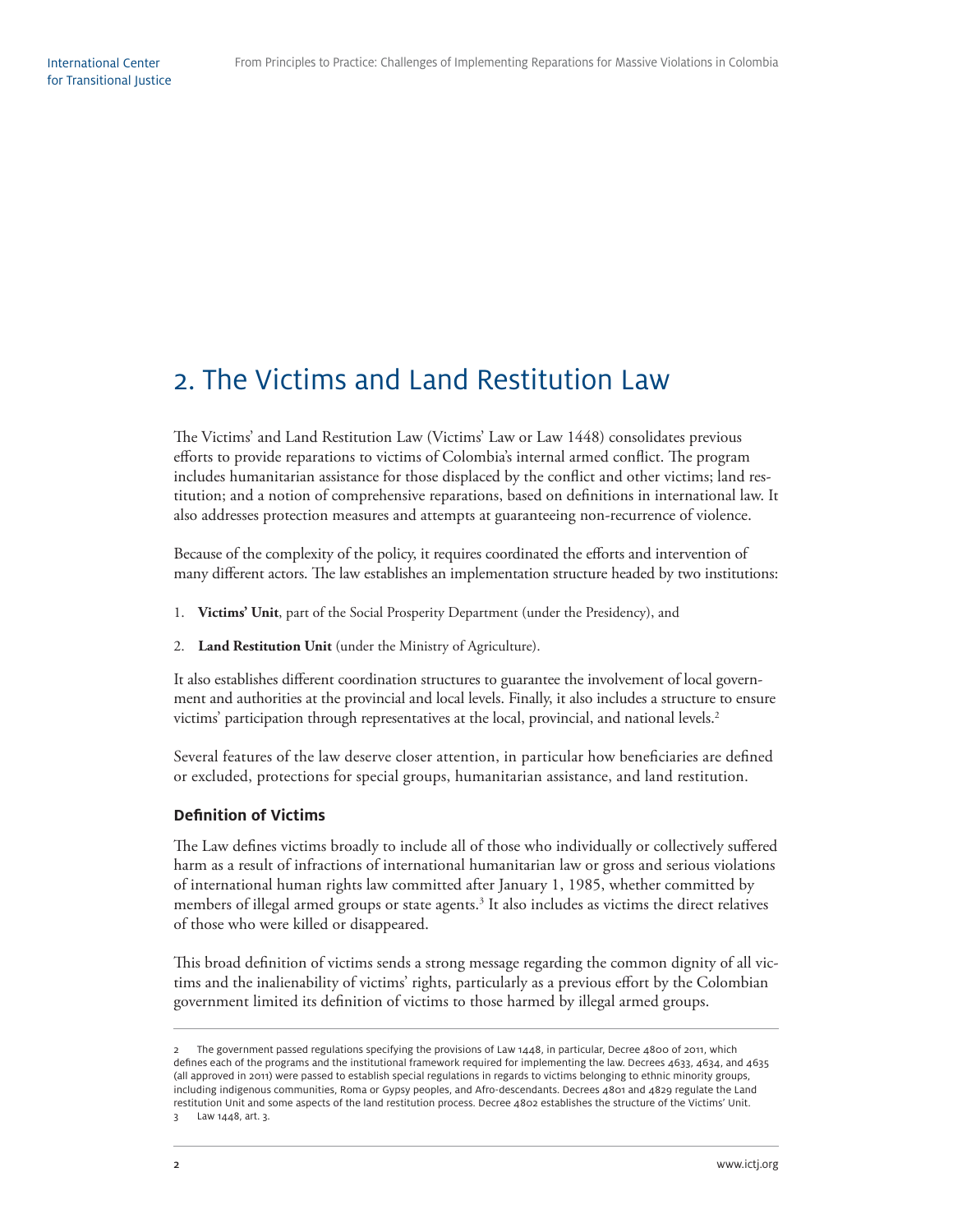However, the law excludes a number of groups from receiving benefits, such as members of illegal armed groups who were not demobilized before reaching adulthood (18 years of age) and victims of "ordinary crimes."4

Civil society organizations and victims have challenged limitations in the law relating to the period of time the law covers and what victims are eligible for benefits, bringing cases before the Constitutional Court. However, the court has upheld most of the exclusions, affirming Congress's authority to define the program and exclude certain groups, as long as exclusion does not entail discrimination.

#### **Exclusion of Victims of Ordinary Crimes**

At first glance the exclusion of victims of so-called ordinary crimes seems reasonable, as Law 1448 was conceived of as an extraordinary reparations mechanism to address the rights of victims of the armed conflict. However, in the Colombian context, the distinction between ordinary crimes and conflict-related crimes can be ambiguous. This is especially true when assessing the activities of groups of former paramilitaries that were supposedly demobilized but that have since reorganized as criminal groups, committing "ordinary crimes." The government has labeled such groupsand those paramilitaries that never fully demobilized—as "criminal gangs" (bandas criminales or BACRIM). The nature of their crimes cannot always be clearly established, as there are often blurred lines between political crimes, crimes committed to protect economic interests that have their origins in the conflict, and crimes perpetrated to intimidate the leaders of human rights or land restitution groups.

The refusal to recognize victims of these organizations may be motivated by the state's unwillingness to acknowledge the failure of the demobilization process and resistance to granting members of these groups combatant status.

The Constitutional Court has adopted a more nuanced approach to handling cases involving victims of so-called ordinary crimes. In situations of uncertainty, an interpretation in favor of the victim is preferred. Further, the court has found that the law does not imply a restrictive interpretation of armed conflict when defining victims who are entitled to reparations. The court has also established that excluding victims of ordinary crimes from benefits under the law does not limit the rights of victims of displacement to receive assistance or register as victims, as they are still covered by Law 387 (1997) on humanitarian assistance.

#### **Exclusion of Members of Illegal Armed Groups**

The exclusion of members of illegal armed groups is a more difficult issue. First, it creates uncertainty in registering victims, as it is unclear how membership in an illegal armed group is to be verified. Second, if members of illegal groups have been captured and tortured by the state, for example, there is no reason not to recognize these crimes as violations that should give rise to reparations.

Yet, allowing people who may be responsible for committing serious crimes to be considered victims and receive benefits from the state is politically complex in the midst of an ongoing conflict. This is especially true when it is impossible to investigate, try, and sentence the perpetrators of all crimes, even the most serious ones, or where it is difficult to establish the facts.

The concept expands the definition of victim used in Decree 1290 as wellas Law 418 (art. 15), which was limited to members of the civilian population who directly suffered harm affecting their rights to life, personal integrity, or property.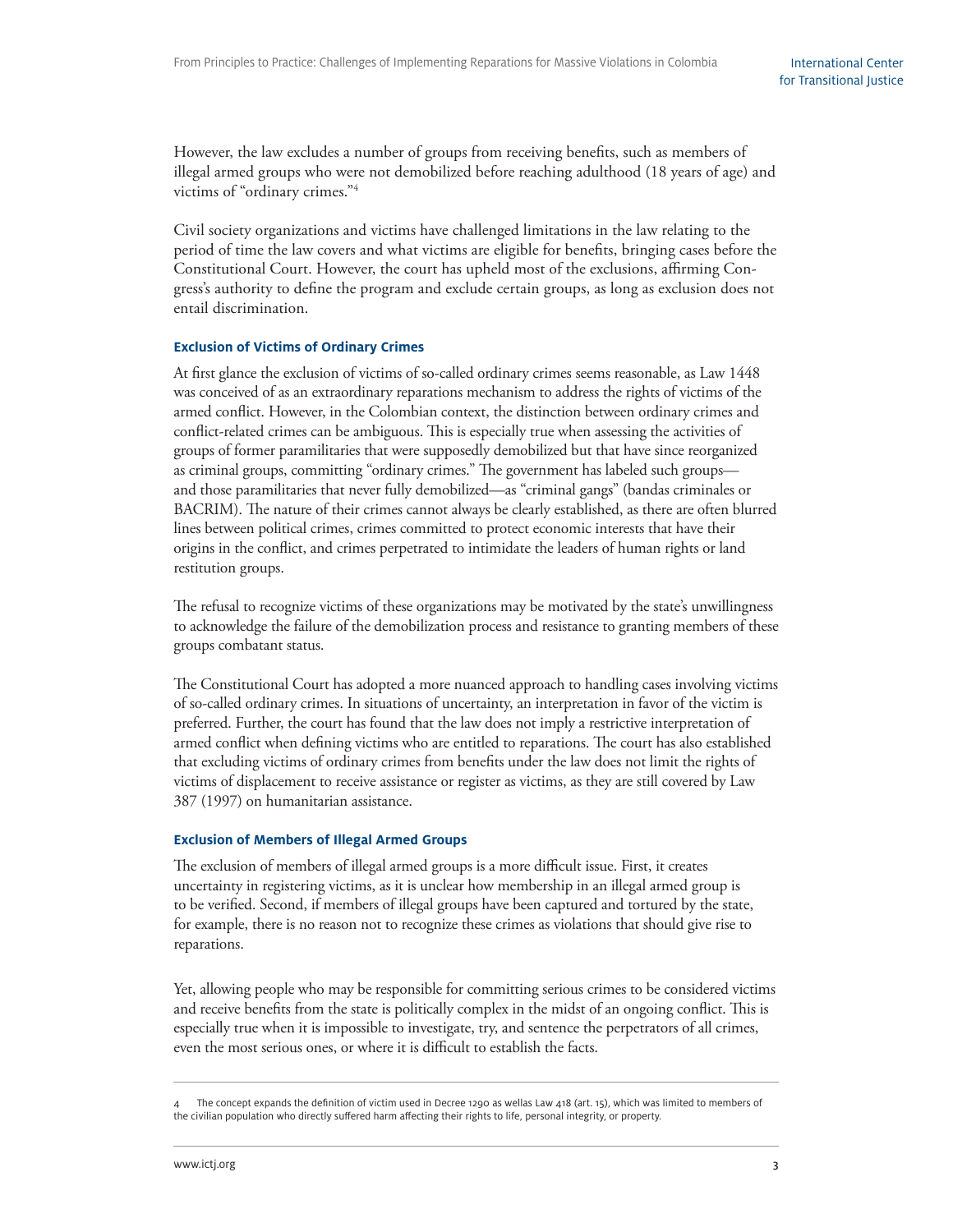The Constitutional Court's main argument for upholding this exclusion is that the law does not deny victim status to members of illegal armed groups who suffered violations of international humanitarian law, but only the special benefits that the law establishes for certain victims, specifically those who were not members of illegal armed groups. Again, the court has affirmed Congress's capacity to define specific benefits for victims, which include a system of registry that presumes the good faith of the deponent and only certain kinds of victims based on the legality of their past actions. Even if the reasoning behind this exclusion seems fair, the obstacles these victims face to accessing remedies through judicial proceedings make almost illusionary their right to be recognized as victims of severe human rights violations and to redress.

This is not a clear cut issue. Throughout South America, reparations programs for victims of human rights violations have approached it differently, depending on each context. In Chile, reparations were granted to victims whether or not they had belonged to repressive organizations or subversive groups. However, victims of torture who were also members of repressive organizations (usually leftwing activists who turned into agents after torture) represented only a small portion of victims, and crimes attributed to members of subversive groups represented a small portion of all violations committed. In Brazil, reparations were granted to those benefiting from the 1979 amnesty law, which covers political crimes and crimes with a political nexus. In Peru victims of violations by state actors or subversive groups are entitled to reparations, but members of subversive groups are excluded from it. In Argentina, all victims of state repression were included, whether or not they had committed a crime, but victims of crimes committed by armed subversive groups were not included.

#### **Special Protection for Women, Children, and Ethnic Minorities**

Law 1448 includes provisions recognizing the specific impacts of human rights violations on women, children, indigenous groups, Afro-descendants, and other ethnic minorities. These provisions include special forms of protection and treatment in criminal investigations as well as requirements for their participation (or consultation) in any decisions on reparations that affect them. A concrete benefit of this targeted approach to delivering reparations to vulnerable victims is that members of protected groups can access the maximum amount of compensation offered through the program. However, it is unclear how some of these principles may apply to specific reparations provisions, such as compensation, education benefits, and rehabilitation programs.

In many cases, it is common for families who have suffered dispossession to have split up, considering the resulting trauma and the amount of time that has elapsed since the initial violation.<sup>5</sup> Thus, the law requires applicants to the land restitution program to include their spouses or permanent companions at the time of dispossession in the application process and mandates that restituted property be registered in the name of both spouses or long-term partners if both parties were victims of dispossession, even if only one spouse or partner requests the restitution.<sup>6</sup>

While this provision appears to provide important protections for women, the current approach could cause obstacles and delays in the implementation of the program. It may be difficult for applicants to find their former spouses, if they are interested in finding them at all. And verifying the civil status of the applicant at the time of the dispossession may be an additional burden on the government body responsible for implementing this policy, because in Colombia many marriages are not officially recorded, many civil unions are not formalized, and the civil registration system is incomplete, particularly in rural areas.

<sup>5</sup> This difficulty was cited by Ricardo Sabogal, General Director of the Special Administrative Unit for the Management Restitution of Dispossessed Land (hereinafter, the Land Restitution Unit) in the TV program Semana en Vivo, on 23 January, 2013.

<sup>6</sup> Law 1448, art. 118.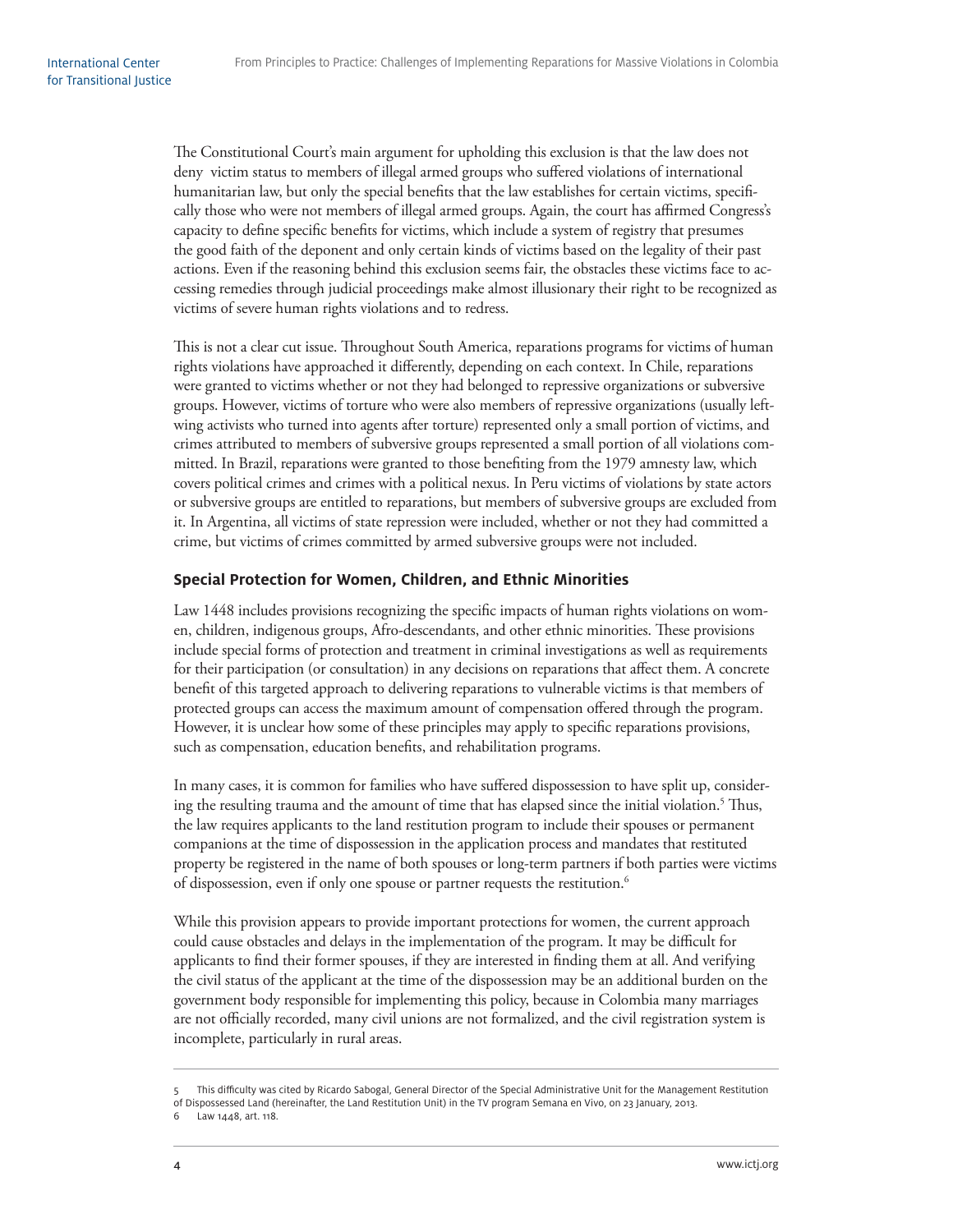

A 12-year commemoration of massacre committed by paramilitaries in Mampuján, Bolívar, in 1990 (Rosángela Roncallo/ICTJ).

A study verifying if this requirement represents in practice an obstacle or delay might be needed. However, an alternative approach might have been to establish a waiting period for applicants registering without a spouse, during which time the applicant is prevented from selling his/her land in order to give the absent spouse the chance to claim his or her share and in order to allow omitted spouses to request their share of the property without any statute of limitations. After the waiting period the spouse would still be able to sue for his or her share, but only to obtain compensation from the initial beneficiary, in addition to criminal actions for misappropriation. Another alternative could be to force beneficiaries who decide to sell their land to deposit half of the proceeds from the sale or compensation amount in a bank, giving an absent spouse the chance to claim her or his share until a given date, after which the seller/beneficiary would be allowed to claim the remaining half.

#### **Humanitarian Assistance**

The law reaffirms the state's obligation to respond to the immediate needs of victims of the conflict by providing humanitarian assistance.<sup>7</sup> This includes the obligation of local governments to provide shelter and food to those in need and the obligation of public and private hospitals to provide immediate care to victims. The law also establishes the state's obligation to register victims in cases of terrorist attack and massive displacement. Following the Deng Principles,<sup>8</sup> as well as the jurisprudence of the Constitutional Court,<sup>9</sup> Law 1448 establishes measures to guarantee that child victims receive health care and education. It also guarantees payments for funeral expenses.

The Victims' Unit has tried to distinguish between forms of humanitarian assistance and reparations. It has designed a method to certify who among the displaced meet criteria to receive humanitarian assistance. Victims are entitled to receive reparations only after they have overcome their situation of extreme need, and are no longer eligible to receive humanitarian assistance. Through this approach,

Law 1448 also complements the existing legal framework for assistance to victims of displacement, established by Laws 387 and 418 of 1997. The new law eliminates the six-month limit that Law 387 established for emergency assistance, replacing it with an evaluation of the victim's condition of vulnerability.

Guiding Principles on Internal Displacement (E/CN.4/1998/53/Add.2).

The court defined a follow-up process after its T-025 judgment. See Constitutional Court, judgment T-025 of January 22, 2004.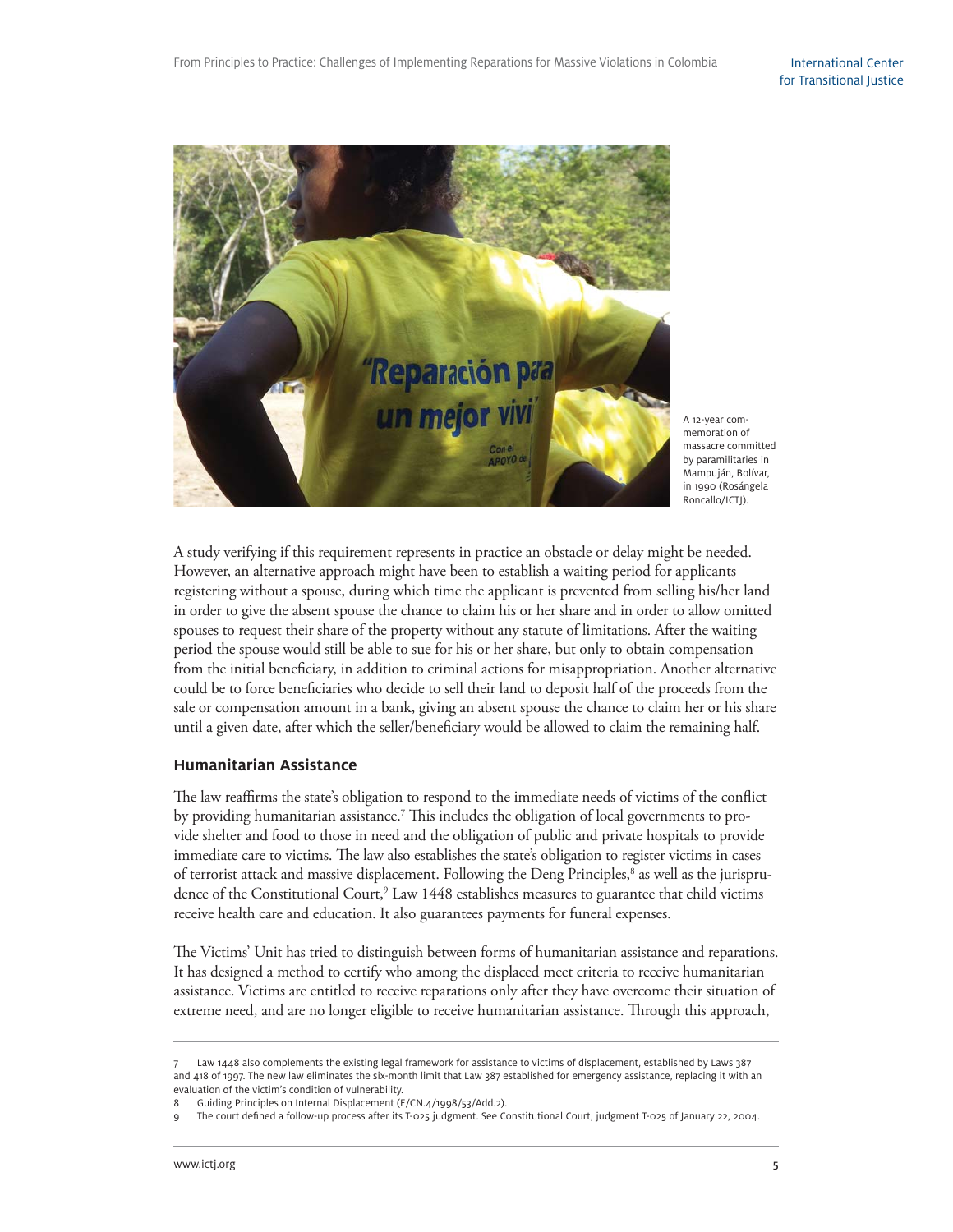the Victims' Unit is trying to define conditions under which those who suffered displacement will not continue to claim humanitarian assistance. To be effective, the law must be accompanied by policies that help individuals and families who have depended for years on humanitarian assistance to effectively overcome their situation of vulnerability.

Indeed, the impact of Colombia's humanitarian assistance program will be limited if the government does not also adopt socioeconomic policies that improve the quality of life of most Colombians, including policies for job creation. It has been reported that 80 percent of victims of the conflict live in poverty and 35.5 percent live in conditions of extreme poverty (30 percent and 9 percent, respectively, in the general population).<sup>10</sup> Socio-economic programs would help to reduce the demand for humanitarian assistance, and enable victims to use reparations to address their needs that cannot be met by improved socio-economic policies or humanitarian assistance.

<sup>10</sup> Comisión de Seguimiento y Monitoreo al Cumplimiento de la Ley 1448 de 2011, Segundo Informe al Congreso de la República, 2014–2015, Agosto de 2015, 16–17.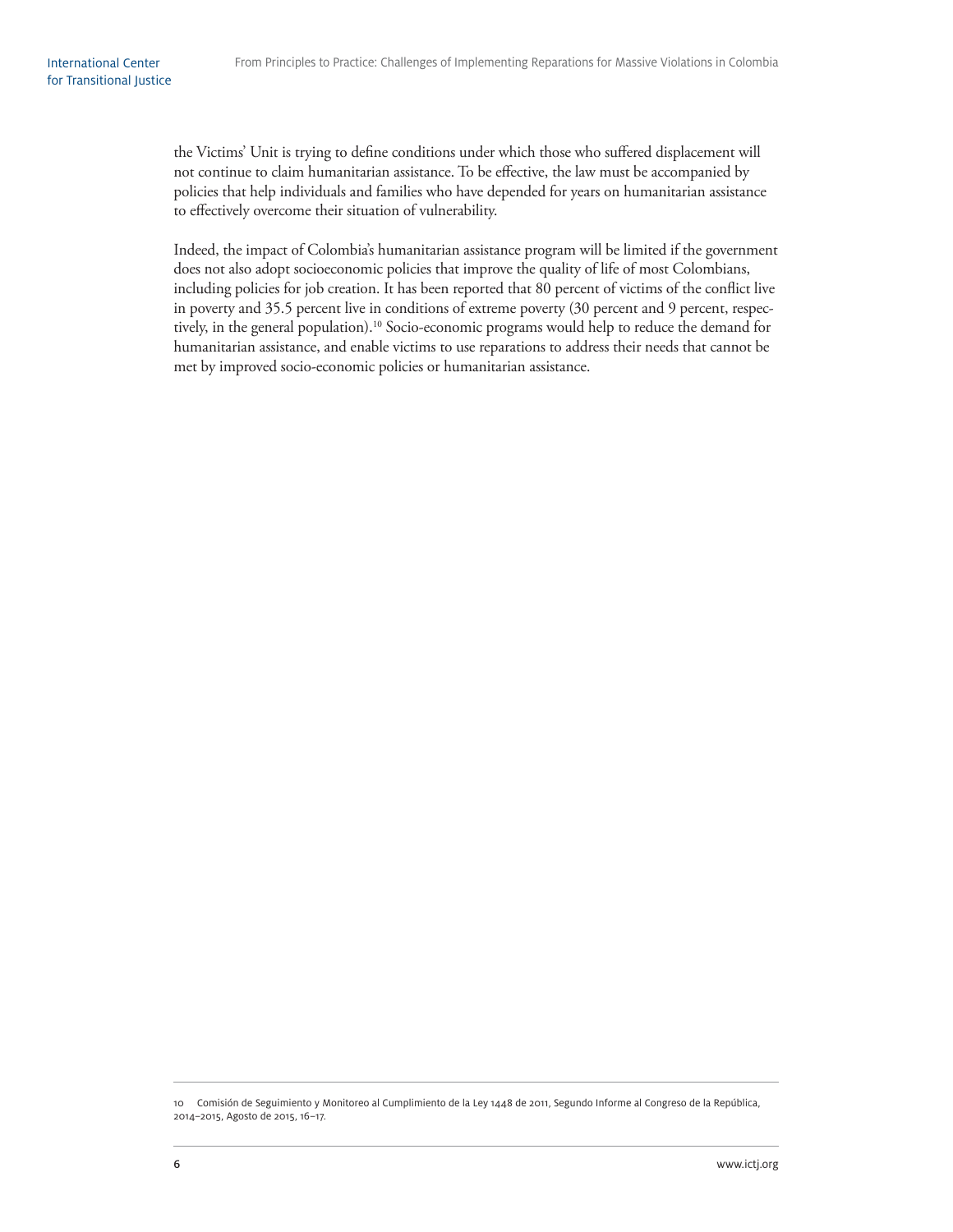## 3. Reparations Under Law 1448

It must be understood that the goal of a reparations program for massive violations, like Colombia's, cannot be to provide full reparations to each victim based on an individual assessment of the different dimensions of harm he or she suffered,<sup>11</sup> as a court can attempt to do, but to provide meaningful redress to all victims of the most serious crimes in a way that can recognize and account for the worst consequences of such violations. Therefore, administrative reparations (i.e., those provided under Law 1448) cannot be based on the same criteria as judicial reparations. For such programs, expediency and accessibility are essential factors.

In order to address victims' needs and rights and increase the chance of helping victims overcome the consequences of violations they suffered, Law 1448 uses the notion of *comprehensive reparations*.<sup>12</sup> While Law 1448 is ambitious in creating multiple programs, it combines—and somewhat confuses reparations, humanitarian assistance, and social policies for guaranteeing social and economic rights.

#### **Comprehensive Reparations**

In concrete terms, the law offers the payment of compensation to victims of the most serious human rights violations,<sup>13</sup> as well as to displaced families; the creation of a program on Comprehensive Psychosocial and Health Care; a program on house restitution through subsidies (for selected victims); debt alleviation, access to educational training, and access to employment (for selected victims); and exemption from the mandatory military services for male youth. These programs do not have universal coverage, and health care is further limited in terms of the types and number of services provided.

The government initially allocated a significant amount of money to a large array of programs on humanitarian assistance and reparations (COP 54.9 trillion or USD 17.5 billion).<sup>14</sup> This amount was recently increased to an estimated COP 90 trillion (USD \$29 billion).<sup>15</sup> Never-

<sup>11</sup> For a more complete discussion of this issue, see Cristián Correa, "Making Concrete a Message of Inclusion: Reparations for Victims of Massive Crimes," in Letschert, R., Haveman, R., Brouwer, A. M., & Pemberton, A., (eds.), Victimological Approaches to International Crimes: Africa (Cambridge/Antwerp/Portland: Intersentia, 2011), 185233.

<sup>12</sup> United Nations General Assembly. Basic Principles and Guidelines on the Right to a Remedy and Reparations for Victims of Gross Violations of International Human Rights Law and of Serious Violations of International Humanitarian Law, hereinafter, Basic Principles on the Right to Reparations, A/RES/60/147, para. 18.

<sup>13</sup> Violations that give rise to compensation amount include: killing, enforced disappearance, kidnapping, bodily harm resulting in different degrees of disability, torture, sexual violence, and forced recruitment of minors.

<sup>14</sup> According to the National Council for Economic and Social Policy (CONPES). Document 3726, of December 1, 2011, which defines the guidelines, budget and mechanisms for the execution and follow up of the comprehensive support reparations to victims program Conversion rate for this report is 1 USD/3,109 COP.

<sup>15</sup> Ministerio de Hacienda y Crédito Público, Marco Fiscal de Mediano Plazo 2015, 92.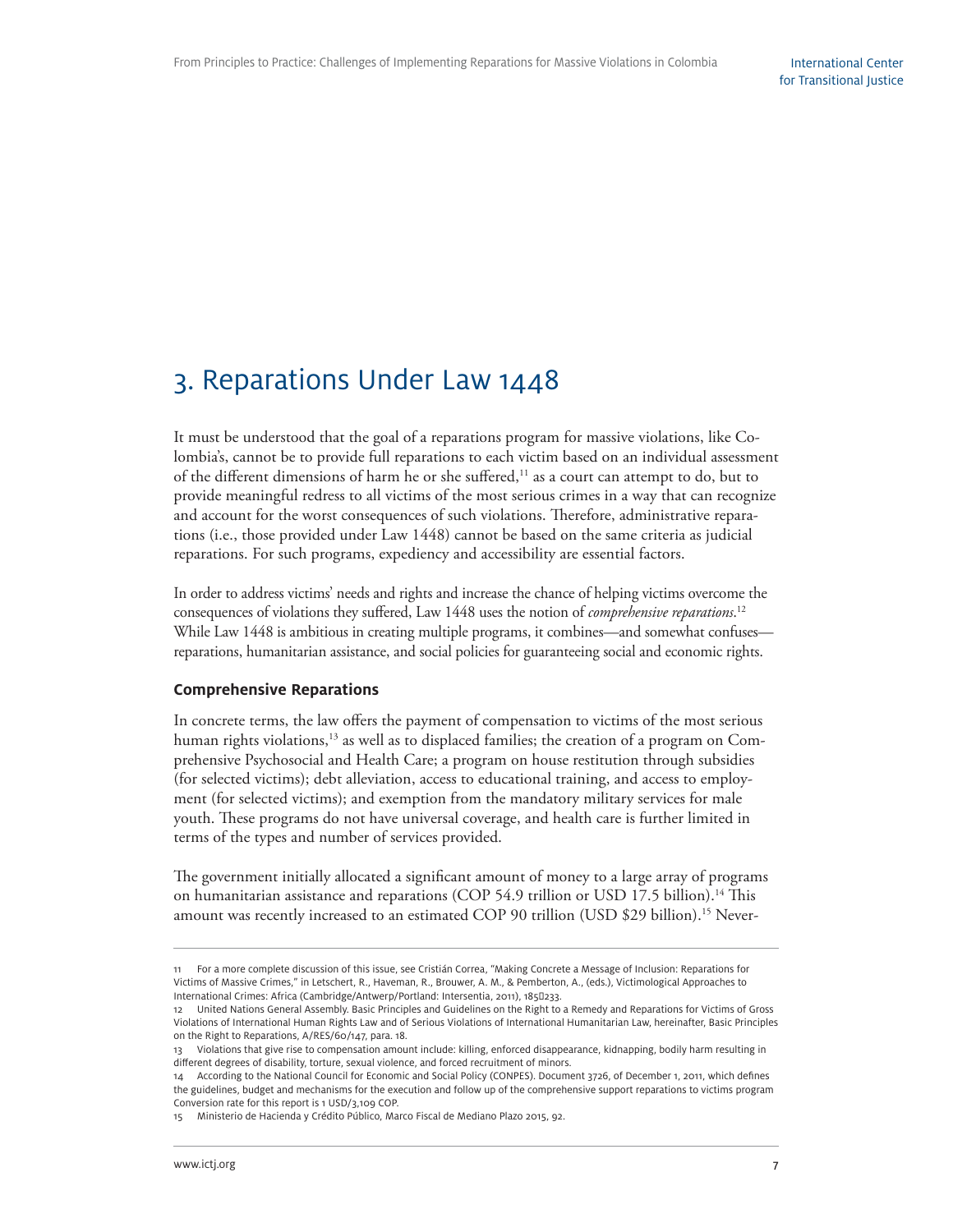theless, most of the investment is in humanitarian assistance, as reparations measures for 2015, for example, comprise just 19 percent of the total funds.<sup>16</sup>

The large number of victims and the open registration process has threatened the state's ability to fully comply with the policy. The number of victims has increased since initial projections were made, mostly as a result of a more efficient and accessible victim-registration process.

The table below presents the 2011 estimate of the number of violations (made when the law's initial budget was defined); the number of violations that has been effectively registered, and the projected costs of the compensation program (alone) based on registration numbers.

#### **Table 1: Initial Estimate of Numbers of Violations, Numbers of Registered Violations, and Projected Costs<sup>17</sup>**

| <b>TYPE OF VIOLATION</b>       | <b>NUMBER OF VIOLATIONS</b><br>(2011 ESTIMATE) | <b>NUMBER OF</b><br><b>REGISTERED</b><br><b>VIOLATIONS</b> | PROJECTED COMPENSATION<br><b>BASED ON REGISTERED</b><br><b>VICTIMS (IN COP MILLIONS)</b> |
|--------------------------------|------------------------------------------------|------------------------------------------------------------|------------------------------------------------------------------------------------------|
| <b>Forced Displacement</b>     | 618,000                                        | 1,590,075                                                  | 17,417,602                                                                               |
| Killing                        | 134,000                                        | 264,812                                                    | 6,825,264                                                                                |
| <b>Enforced Disappearance</b>  | 22,500                                         | 45,497                                                     | 1,172,640                                                                                |
| Kidnapping                     | 15,900                                         | 36,675                                                     | 945,261                                                                                  |
| <b>Mines/Explosive Devices</b> | 6,300                                          | 13,269                                                     | 341,995                                                                                  |
| <b>Torture</b>                 | 6,400                                          | 9,603                                                      | 185.631                                                                                  |
| <b>Illegal Recruitment</b>     | 4,800                                          | 7,732                                                      | 149,463                                                                                  |
| <b>Sexual Violence</b>         | 14,000                                         | 10,821                                                     | 209,175                                                                                  |
| <b>TOTAL</b>                   | 830,000                                        | 1,978,484                                                  | 27,247,031<br>(USD \$8.8 billion)                                                        |

The projected cost of the compensation program alone, which represents a fourth of the overall cost of the reparations policy, are expected to be more than four times higher than what was initially budgeted (and projected).<sup>18</sup>

The financial sustainability of the policy is an issue flagged by the Follow-up and Monitoring Committee for the Implementation of Law 1448, a group comprising autonomous statemonitoring bodies, which has warned of the government's inability to comply with the law. In a recent announcement, it stated that increasing the budget for humanitarian assistance and repa-

<sup>16</sup> Ibid.

<sup>17</sup> The estimate of the total number of displaced families was obtained by dividing the total number of victims registered for forced displacement (6,044,151) by an average family size of four, according to the 2005 census. The estimate was based on all families receiving 17 monthly minimum salaries; however, a high number of these families are entitled to receive 27 salaries, as they were registered before Law 1448 was passed.

The category of mines/explosive devices is not included among victims to receive compensation, but it serves as an indicator of victims who suffered incapacitating harm. Decree 4800 grants 40 minimum monthly salaries in cases of permanent disability and 30 in cases of partial disability. Because there are no public numbers on these two categories, the estimate was based on a compensation amount of 30 minimum monthly salaries for all victims of explosive devices.

The figures are not exact, as a result of the factors indicated in previous footnotes. Another factor to consider is that 7 percent of registered victims have been affected by more than one type of violation, in which case they are entitled to a maximum amount of 40 minimum monthly salaries. Additionally, as compensation for victims who received payments as part of humanitarian assistance programs based on Law 418 of 1997, some victims that appear in the registry are not entitled to any compensation. However, the general projection still serves to indicate the high costs of the program and the general impact of including displaced families as part of compensation.

<sup>18</sup> The initial projection was COP 6,395,000 million. See National Council for Economic and Social Policy, CONPES Document 3712 of 2011, which defines the financial plan for the sustainability of Law  $1448$  of 2011, 45.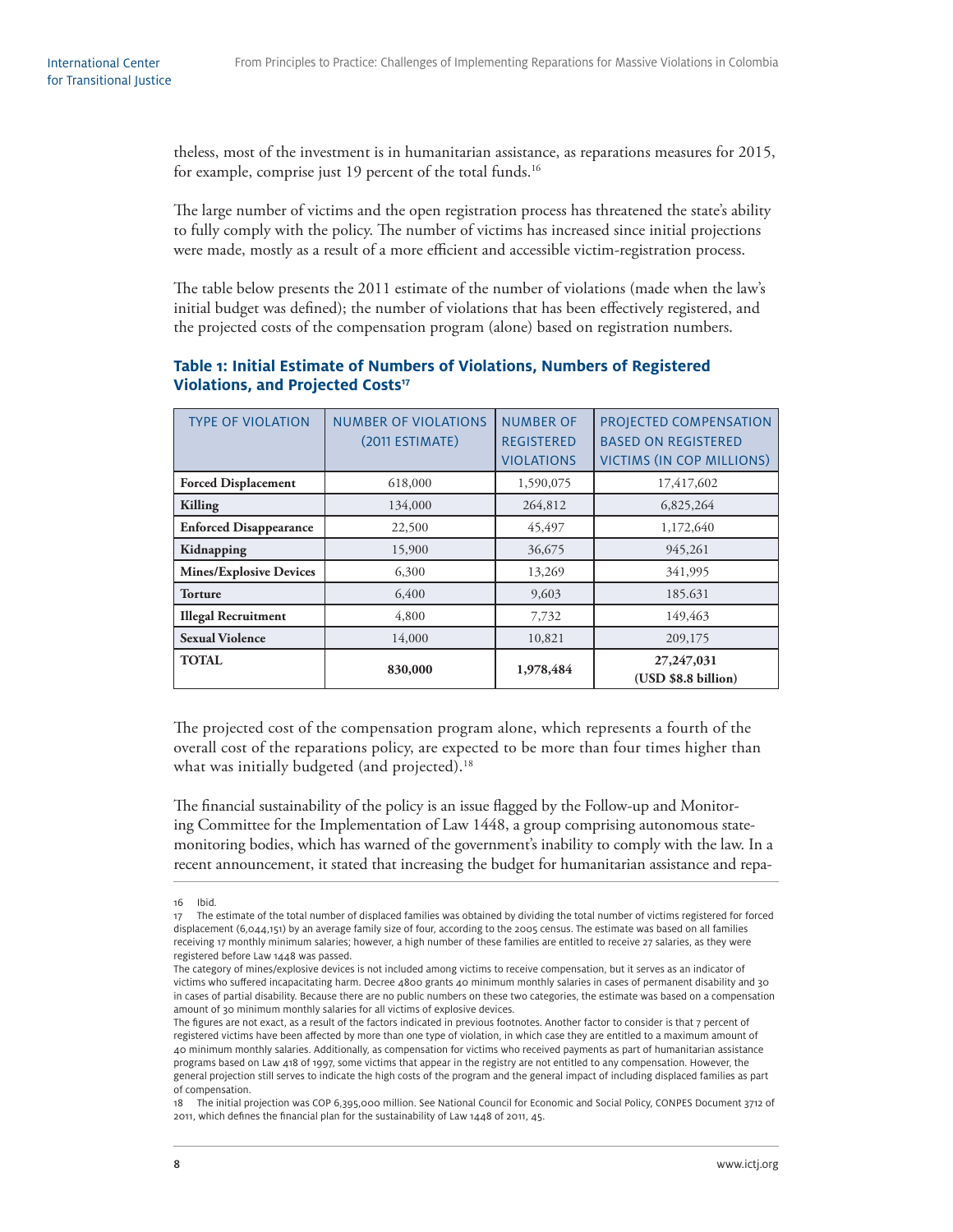rations to COP 9.5 trillion per year (two times the amount defined in the original budget plan) still might not be enough, and that an updated budget plan is needed. The committee warned that considering the current number of victims being registered, even with such an increase, a significant deficit is projected for the compensation and house restitution programs alone.

The government has responded that the deficit is partly the result of a Constitutional Court decision that ordered compensation for victims of forced displacement to be paid in cash, not subsidies. However, that order by itself could not have resulted in such a deficit, as those subsidies should have been included in the original budget. The only reason for the increase in cost is the higherthan-expected registration of victims, which shows poor planning in the design of the program.

Still, there is a tendency in Colombia to design policies and establish them in law without fully outlining many of their directives as concrete actions or carefully defining how they might be implemented or how much they will cost. Indeed, overpromising and insufficient delivery have been a persistent problem with previous efforts to provide humanitarian assistance and reparations to victims in Colombia, which is demonstrated by the persistent unconstitutional state of affairs of the displaced population for more than 11 years (as established by the Constitutional Court through its follow-up proceedings on these policies). A combination of unrealistic standards and inability to implement results in frequent frustration by victims.

Further, approximately 64 percent of the total cost of the compensation program is allocated to victims of forced displacement. Even considering the devastating effects of forced displacement (especially on farmers and people with strong economic, social, and cultural links to their land they possessed), it can hardly be equated with the killing or enforced disappearance of a nextof-kin or suffering torture or rape. (This does not mean diminishing the rights of those who suffered displacement to receive the means to voluntary return or resettle.<sup>19</sup>) Those who suffered forced displacement as result of having directly experienced violence, intimidation, or threats certainly have the right to be resettled or to return in conditions of socioeconomic sustainability. They are also entitled to the social and economic conditions that the Colombian Constitution guarantees to all people. However, they do not necessarily have a right to reparations at the same level as those who suffered serious violations, such as killing or torture. This kind of prioritization, where the compensation effort is focused on the most serious violations, was done in Peru, another country with a high number of victims of displacement.

The distinction in the treatment of victims of serious violations of human rights and victims of forced displacement has been recognized by the Inter-American Court of Human Rights. When deciding a case involving the killing of a political leader and the massive displacement of an entire community due to a military operation that involved destruction of goods, threats, and violence, the court recognized that the reparations that are provided under Law 1448 were sufficient for those who had suffered displacement and ordered the state to prioritize the victims in the case in the implementation of the law.<sup>20</sup> However, in regards to the murder victim, the court ordered specific forms of reparations for the victim's relatives, without making reference to Law 1448.

Other reparations programs, like in Peru and Chile, include access to health care or scholarships that go beyond the regular compensation programs established for every citizen. Given the lower number of victims and stronger economy, Chile was able to effectively implement these policies. However, even if the number of victims in Chile is not comparable to those in Colombia, they are still signifi-

<sup>19</sup> Guiding Principles on Internal Displacement (E/CN.4/1998/53/Add.2), principle 28.

<sup>20</sup> Inter-American Court of Human Rights, Case of the afro-descendant communities displaced from the Cacarica river basin (Operation Genesis) v. Colombia, preliminary objections, merits, reparations and costs, judgment of November 20, 2013.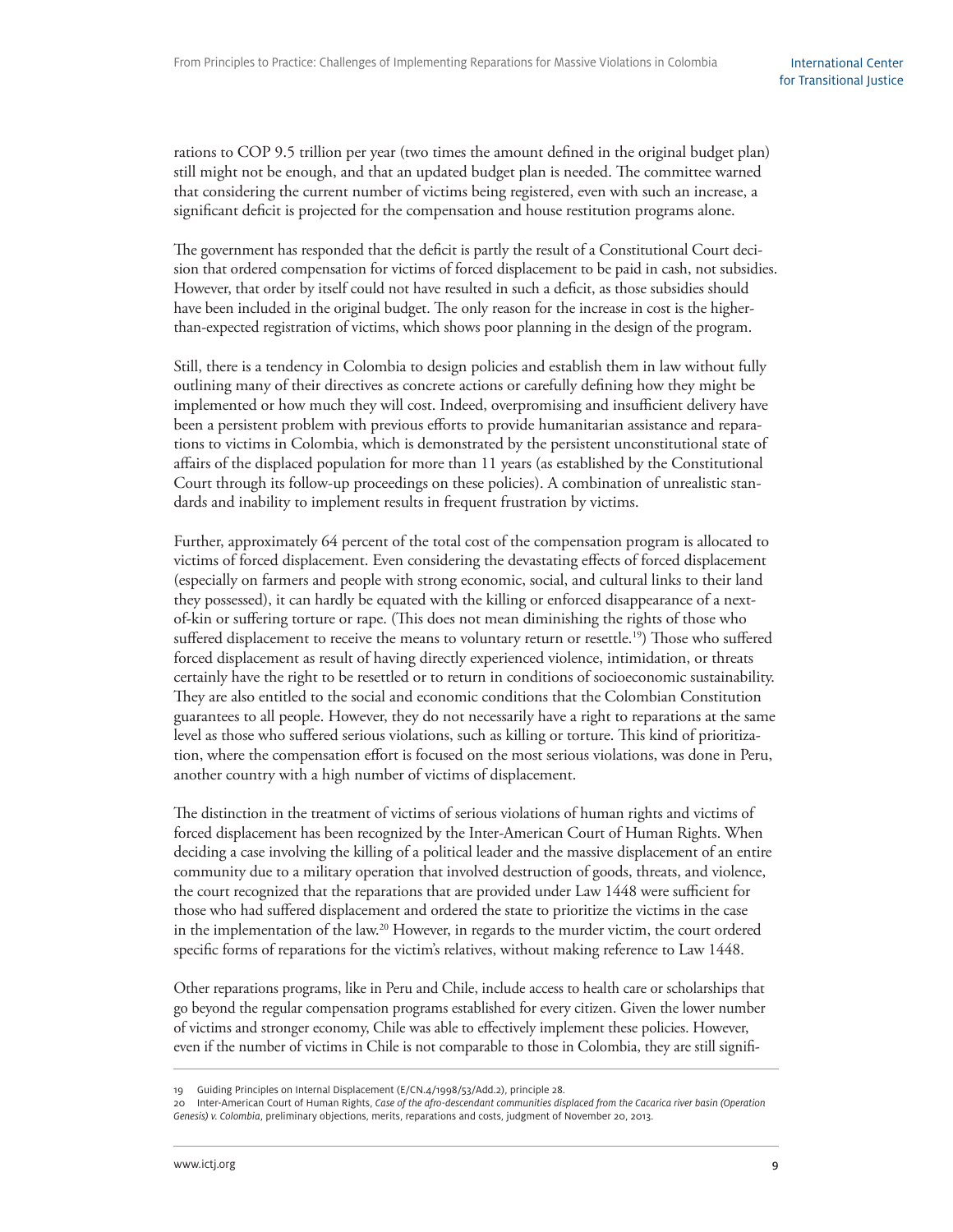cant. In Chile, children of 3,216 victims of killing and enforced disappearance, as well as 38,254 victims of torture or one of their descendants, are entitled to university scholarships; and 606,437 victims of different violations are registered in the Comprehensive Reparations and Health Care Program – PRAIS (Instituto de Investigación en Ciencias Sociales – ICSO, Medidas de Reparación en Chile desde 1990.<sup>21</sup> This means that compensation amounts or pensions are not used to pay for basic services like education or health care, which is provided through other reparations programs, and so can be used to help generate productive investments that could have a longer-term impact for victims.

#### **Satisfaction of Social and Economic Rights as Reparations**

Titles IV, V, and VII of Law 1448 establish some measures that can be important for victims in providing access to concrete benefits to overcome some of the socioeconomic effects of crimes committed in the course of the conflict. These include housing restitution, loan assistance, occupational training, and access to jobs in the public sector, with some conditions. However, it has been debated to what degree these policies can be considered appropriate reparations. The lack of a clear acknowledgement on the part of the state that these subsidies and services are a response to wrongdoing makes it difficult to consider them truly reparative.<sup>22</sup> Indeed, acknowledgment of responsibility is the main difference between benefits provided under humanitarian assistance and reparations programs (see Section 5 below).



A march in the town of Pueblo Bello, Antioquia, during a 2012 rally organized by the relatives of 43 farmers disappeared in 1990 by paramilitaries (Alejandro González/ICTJ)

There is debate about the difference between programs for guaranteeing social and economic rights to citizens and reparations programs for victims of human rights violations. The Inter-American Court of Human Rights has stressed that:

<sup>21</sup> See www.icso.cl/wp-content/uploads/2011/03/Descripcion-de-medidas-reparacion-MAYO2012.pdf

<sup>22</sup> The Inter-American Court of Human Rights rejected as a form of reparation compensation payments from a victims' fund being given on the condition that the recipient(s) not question the identity of the remains being returned, which included a clause denying any state responsibility for the violation. The court did not consider as reparations measures housing support either, as they consisted only in the foundations for building two rooms, in a dangerous far-away area that lacked basic services; neither were considered reparations access to a productive projects program. Inter-American Court of Human Rights, Gonzalez et al. ("Cotton Field") v. Mexico. Merits. Judgment of November 16, 2009, series C 205, 558, para.s 550–560.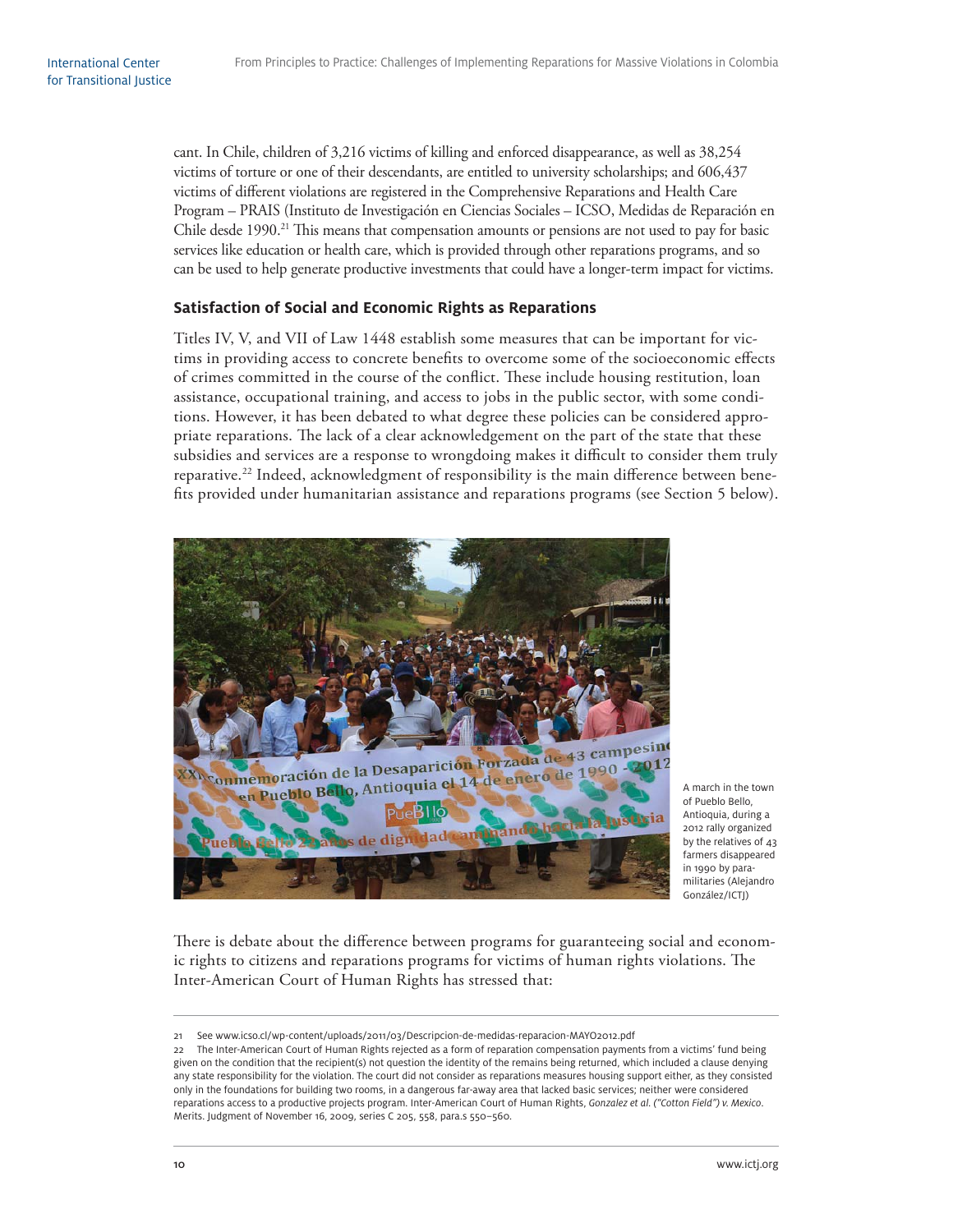the social services that the State provides to individuals cannot be confused with the reparations to which the victims of human rights violations have a right, based on the specific damage arising from the violation. Hence, the Court will not consider any government support that was not specifically addressed at repairing the lack of prevention, impunity and discrimination that can be attributed to the State in the instant case as part of the reparation that the State alleges to have made.<sup>23</sup>

This court decision was used as a precedent by victims' groups and human rights organizations to challenge the constitutionality of Law 1448. They claimed that the law reduces the rights established by previous Colombian laws or imposes new restrictions on them; violates the progressivity and incremental clauses that govern social, economic, and cultural rights; and confuses three different types of obligations, namely, the duty to satisfy social and economic rights, the obligation to provide humanitarian assistance under international humanitarian law, and the obligation to provide reparations for human rights violations.

The Constitutional Court has made several decisions regarding these objections. It affirmed that new provisions in Law 1448 cannot be understood as limitations of, or derogations from, previous laws that granted greater benefits. It found that humanitarian assistance and reparations cannot be confused with social services provided by the government. Further, it clarified that state assistance to the displaced population can be considered reparations only if it consists of timely, specific, and adequate measures that respond to the special vulnerabilities that affect such a population.<sup>24</sup>

Even with these court decisions, it is questionable whether current policies of humanitarian assistance and subsidies comply with the criteria defined by the court.

A closer examination of the housing restitution program may help to illuminate this issue. Law 1448 establishes a housing restitution program through housing subsidies for qualifying victims; however, not all of those who lost their homes are guaranteed in-kind restitution. It is understandable that not all of those who lost their homes can obtain a new home, so there is a need to prioritize those who are most vulnerable and those who have no other possibilities of obtaining a home.

If reparations for such vast numbers of victims living in poverty are not accompanied by a strong policy for poverty alleviation, it can run short.

The government has done so by assigning a portion of housing subsidies for the entire population in need to low-income victims, and by increasing the resources allocated for these subsidies. However, it is unclear to victims who among them are entitled to housing restitution, as the program is no different from the country's general housing policy. Prioritizing those who are most vulnerable should not preclude providing a definition with clear parameters of who may apply for a house, who may apply for other forms of housing solutions (like subsidies that can cover part of the costs of a house), and who are not entitled to receive any form of reparation due to a lack of state resources. Providing a clear explanation of what is possible, and what is not, could help to spark a debate about priorities in the national budget and allow relevant bodies to explore other forms of funding, like development credits.

Finally, while the amounts to be allocated through the reparations program are significant, their potential to truly improve the situation of victims, and help them to overcome the

<sup>23</sup> Inter-American Court of Human Rights. Gonzalez et al. ("Cotton Field") v. Mexico. Preliminary objections, merits, reparations and costs. Judgment of November 16, 2009, series C 205, para. 529.

<sup>24</sup> Constitutional Court, judgments C-280 of May 15, 2013, SU-254 of April 24, 2013, and C-462 of 17 July, 2013.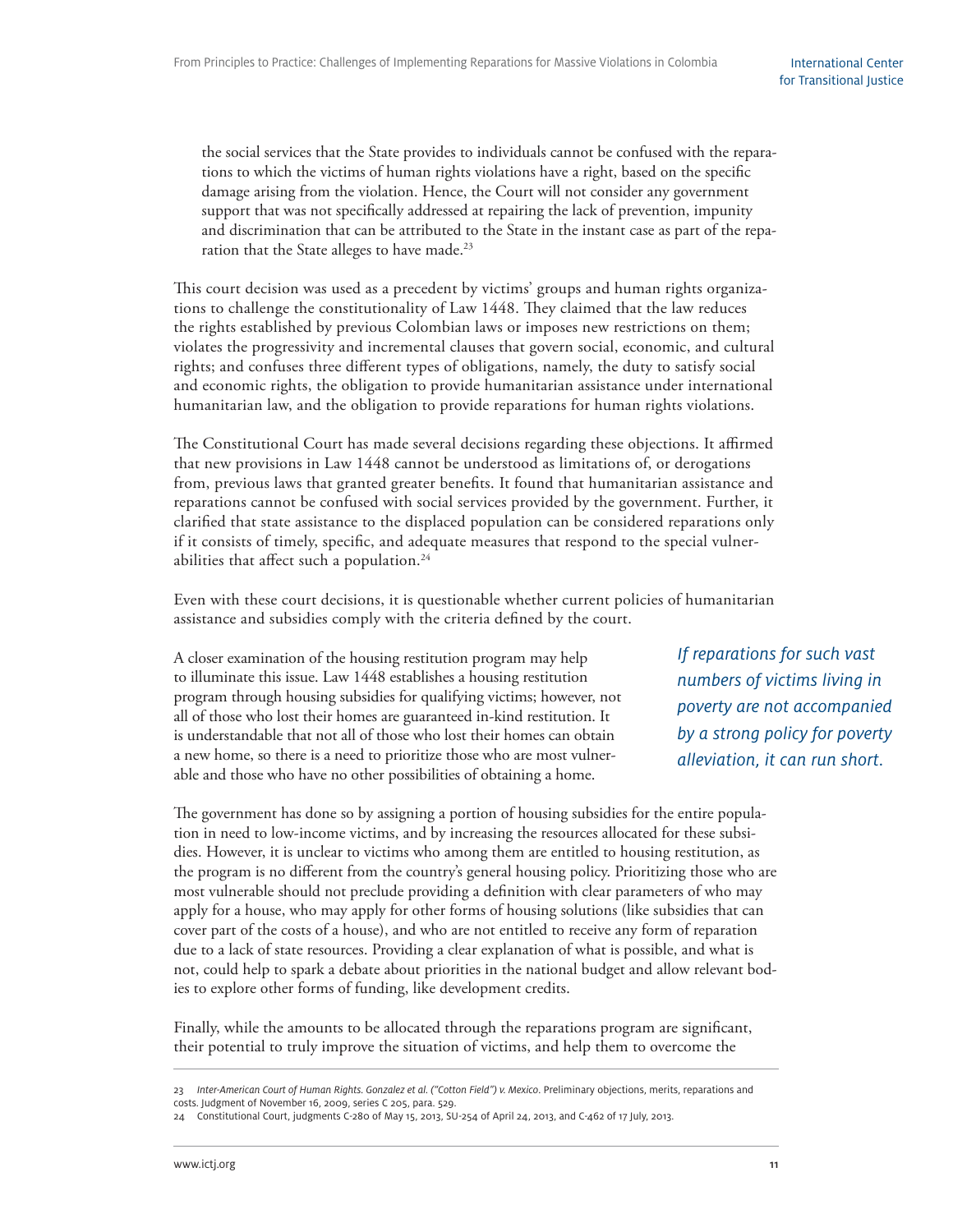consequences of the violations they suffered, remains limited. Again, this is due in part to the situation of poverty, often extreme, in which many victims live, as was previously discussed.<sup>25</sup> If reparations for such vast numbers of victims living in poverty are not accompanied by a strong policy for poverty alleviation, it can run short. A reparations program cannot pretend to overcome poverty. That is why it should be paired with a strong development policy.

#### **Compensation or Cash Payments**

Law 1448 defines administrative compensation as a one-time cash payment for certain categories of victims. The amounts and beneficiaries for payments are established by Executive Decree 4800 of 2011,<sup>26</sup> not Law 1448. Beneficiaries are the direct victims of kidnapping, serious or invalidating injuries, torture, sexual violence, forced recruitment, and forced displacement. Also included in this measure are the spouses, $27$  children, or parents of victims of killing and/ or enforced disappearance. Direct victims are included in the case of kidnapping, serious or invalidating injuries, torture, sexual violence, forced recruitment, and forced displacement.

| <b>CATEGORIES OF VICTIMS</b>                                                           | AMOUNT IN MINIMUM       | APPROXIMATELY AMOUNT |
|----------------------------------------------------------------------------------------|-------------------------|----------------------|
|                                                                                        | <b>MONTHLY SALARIES</b> | <b>IN USD</b>        |
| Relatives of Disappeared or Killed                                                     | 40                      | \$8,290              |
| Direct Victims of Kidnapping and Injuries<br>with Permanent Disability                 | 40                      | \$8,290              |
| Direct Victims of Other Injuries, Torture,<br>Sexual Violence, and Illegal Recruitment | 30                      | \$6,218              |

#### **Table 2: Cash Payment Amounts for Different Categories of Victims**

Victims who suffered more than one form of victimization are entitled to receive compensation for each violation, up to a total amount of 40 monthly minimum salaries. Those who suffered as result of their age, sex, or ethnicity are also entitled to the maximum amount of 40 monthly minimum salaries.<sup>28</sup> In the case of beneficiaries under the age of 18, the compensation must be invested in a trust fund for the beneficiary, to be defined by the Victims' Unit, until they reach majority.<sup>29</sup>

The method of distributing the amounts among various family members does not anticipate or resolve potential conflicts caused by the possible later appearance of an omitted relative, which often happens with these types of programs. Establishing fixed amounts for each family member helps to provide certainty to each beneficiary and avoid possible conflicts among family members that can have devastating effects for family unity, as was the case with pensions paid in Chile.<sup>30</sup>

The choice to issue compensation as a one-time payment presents some risks, including potential family or community conflicts, misuse, and diluted impact of the compensation in improving

<sup>25</sup> Chronic unemployment or sub-employment; obstacles for accessing quality health care, which could result in victims using compensation to pay for private services; costs of higher education and inability to access scholarships; and other situations that characterize the condition of victims can make that the compensation amount have only a limited effect or provide just temporary relief.

<sup>26</sup> This decree replicates what was established under Executive Decree 1290 of 2008, the previous reparations program that Law 1448 replaced. It was based on amounts given under the humanitarian program established under Law 418 of 1997, as a form of continuity of the program.

<sup>27</sup> If the victim was married at the time of the crime, and also had a living or same-sex partner, both the widow or widower and the partner are entitled to the compensation amount, having to share it in halves.

<sup>28</sup> Decree 4800 of 2011, art. 149.

<sup>29</sup> Ibid., art.s 160 to 162.

<sup>30</sup> Law 19,123 of 1992, art. 20.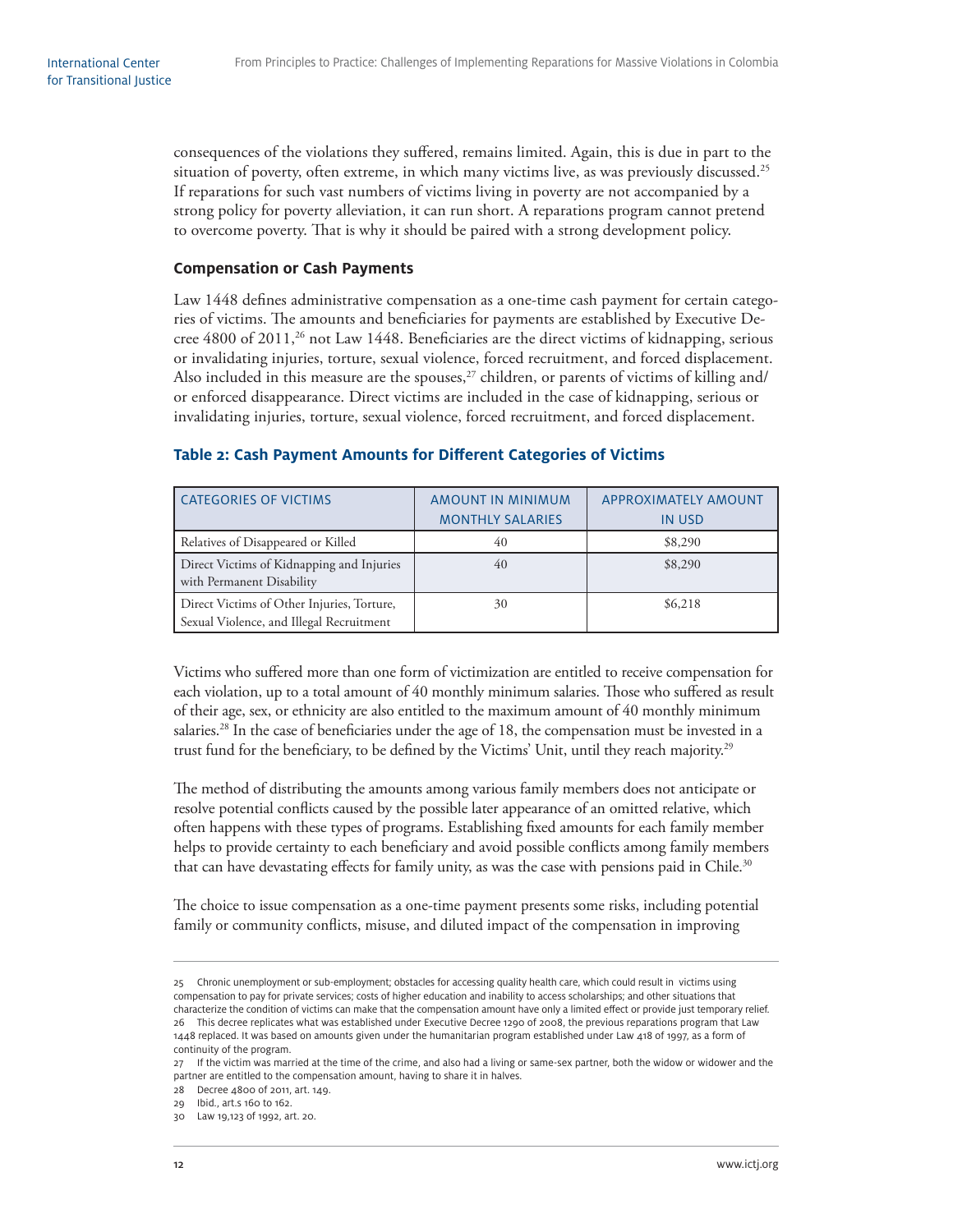victims' living conditions in the long term.<sup>31</sup> It also strains the capacity of the national budget if funded over a few short years (which is why the program is designed to be implemented over 10 years). This means registered victims who have already waited several years, or even decades, for reparations may need to wait even longer, creating more frustrations and reinforcing their sense of unfulfilled promises.

Paying compensation in several installments, or as pensions, could help to distribute the cost over several years, making it possible to begin implementation to all registered victims without further delay. This would prevent victims from having to wait and diminishes the risk of misuse. However, the visual impact of compensation might be lower as would bes victims' ability to invest amounts in a single economic project. $32$ 

The Victims' Unit since 2012, when it was established and began operations, has proven more effective than previous institutions in delivering payments to victims. The overall effort, including the program that preceded the current law, under decree 1290 of 2008, and judicial compensations under the Justice and Peace Law, has provided payments to almost 500,000 victims.33 Initially, there were problems in delivering payments to victims, as it was reported in 2012 that 25 percent of payments were not cashed in.<sup>34</sup> While this problem has since been reduced, in 2014 it was reported that there were 17,039 payments that had not been cashed in.<sup>35</sup>

| <b>YEAR</b>  | <b>VICTIMS OF</b>   | <b>VICTIMS OF OTHER</b> | <b>TOTAL</b> | <b>AMOUNTS (COP)</b> |
|--------------|---------------------|-------------------------|--------------|----------------------|
|              | <b>DISPLACEMENT</b> | <b>VIOLATIONS</b>       |              |                      |
| 2009         |                     | 26,026                  | 26,026       | 199,899,519,385      |
| 2010         |                     | 34,774                  | 12,753       | 301,028,432,853      |
| 2011         |                     | 75,205                  | 75,205       | 507,160,719,435      |
| 2012         |                     | 157,951                 | 157,951      | 936,016,476,537      |
| 2013         | 8,981               | 89,005                  | 97,986       | 605,304,126,520      |
| 2014         | 57,118              | 33,339                  | 90,457       | 486,824,510,642      |
| <b>TOTAL</b> | 66.099              | 416,300                 | 482,399      | 3,036,233,785,371    |

#### Table 3: Compensation Disbursement Amounts, by Year<sup>36</sup>

<sup>31</sup> Some of the disruptive effects of victims receiving high compensation amounts in lump sums has been reported in the Mampuján case. A broader study on reparations for victims of Indigenous Residential Schools in Canada, who received onetime compensation payments, also identifies similar problems. See Aboriginal Healing Foundation, The Indian Residential School Settlement Agreement's Common Experience Payment and Healing: A Qualitative Study Exploring Impacts on Recipients (Aboriginal Healing Foundation, Ottawa, 2010).

<sup>32</sup> The use of payment installments and pensions can also have serious limitations, especially if there is no trust that the government will effectively pay. That was one of the issues raised during debates and consultations by Ecuador's truth commission, which finally recommended providing a lump-sum payment to victims. See Comisión de la Verdad de Ecuador, Sin Verdad no hay Justicia: Informe de la Comisión de Verdad, 2009, 412.

<sup>33</sup> Based on figures provided to the author on request by the Director of Reparations of the Victims' Unit, May 2015, and the unit's 2014 annual report. In cases of killings, enforced disappearances, and displacement, all family members are entitled to receive a compensation amount, so the total number of victims includes direct victims of certain violations and indirect victims of others. Not all of those who received compensation did so as part of the implementation of Law 1448. 28 percent received compensation before the law started to be implemented. Additionally, according to the Victims' Unit's last published report, up to June 2014 2,088 victims had received compensation from the Reparations Fund based on judicial decisions at the Justice and Peace judicial mechanism, for a total amount of COP 53 billion. (Informe de rendición de cuentas, Unidad para la atención y reparación integral a las víctimas, Octubre de 2014, 44). 34 Comisión de Seguimiento de los Organismos de Control. Segundo Informe de Seguimiento y Monitoreo a la Implementación de la Ley de Víctimas y Restitución de Tierras 2012-2013, 533–535.

<sup>35</sup> Comisión de Seguimiento y Monitoreo al Cumplimiento de la Ley 1448 de 2011, Primer Informe al Congreso de la República, 2013–2014, August, 2014, 269.

<sup>36</sup> Violations giving rise to compensation include: killings, disappearances, kidnapping, bodily harm resulting in different degrees of disability, torture, sexual violence, and forced recruitment of minors.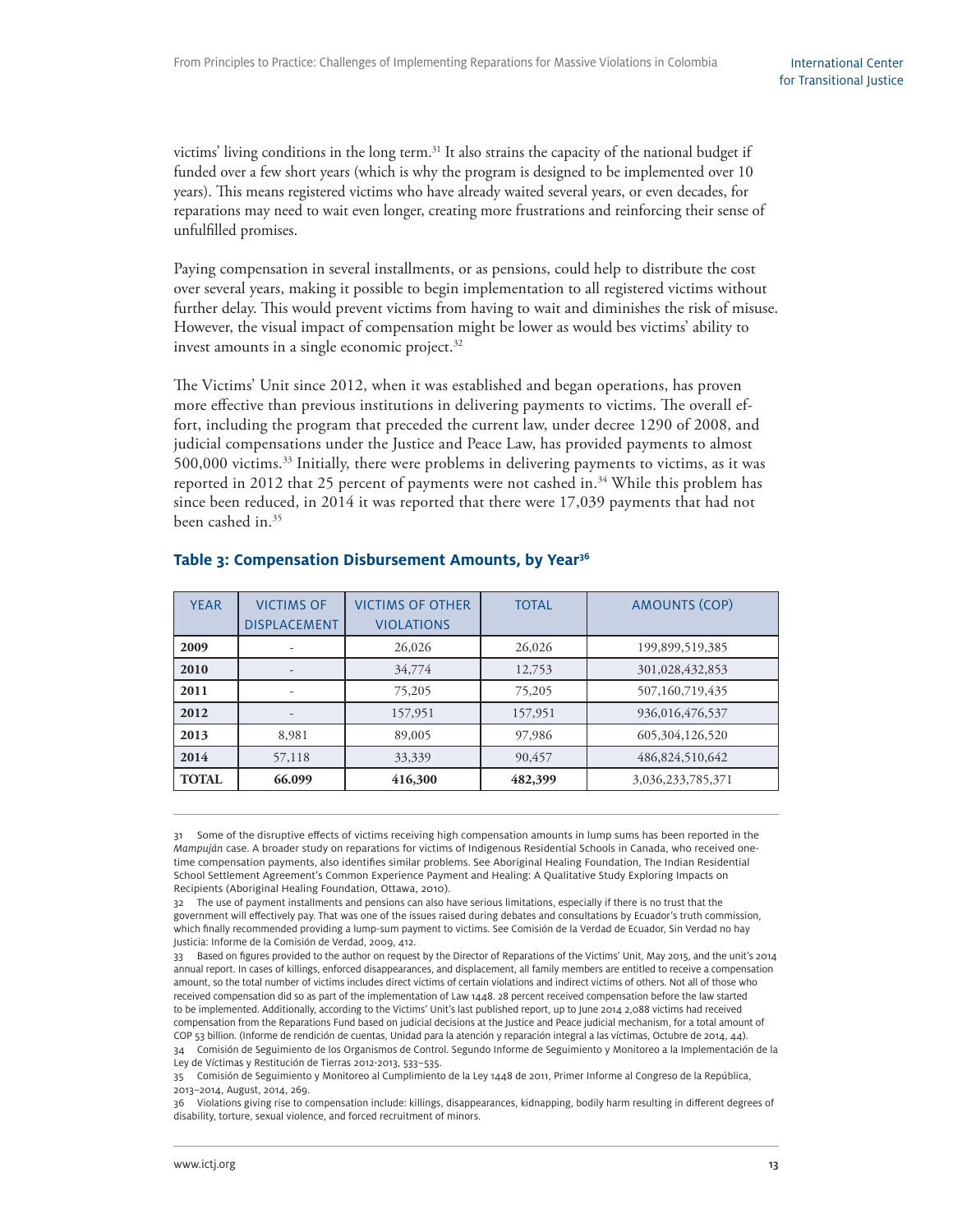Since 2012, Colombia has invested COP 2.5 trillion in reparations, representing 40 percent of the total amount budgeted for the compensation program over 10 years. This shows an implementation pace faster than the original plan. Given the projection made above, based on the total number of registered victims, there will not be enough funds to complete the program by 2021, as the law requires.

Another problem with the compensation program is that the law expressly declares that humanitarian assistance given through cash transfers "constitute" administrative reparations. This is so that those who received humanitarian assistance several years ago cannot also claim reparations. Thus, the provision seeks to retroactively change the nature of what has been given as humanitarian assistance under Law 418 of 1997 to reparations. But in truth, the result is the opposite: it shows that the real nature of reparations under Law 1448 is humanitarian assistance.

#### **Coordinating Compensation with Judicial Reparations**

One important challenge for an administrative reparations program is defining its relationship with judicial reparations. Judicial reparations are supposed to cover and respond to all of the damages a victim has suffered as a result of a crime, as established by a court of law. Thus, victims who receive reparations through a court decision should not have the right to claim additional reparations through the administrative process. However, the same principle may not necessarily apply to victims who have received administrative reparations: they should not have to waive their right to claim additional reparations through the courts. The only exception would be if the amounts provided by the administrative process are sufficient or equivalent to what a court may grant. This is the position adopted by the UN Committee Against Torture, which has affirmed that administrative reparations, while welcomed, should not prevent the exercise of the right to obtain effective remedies, including judicial reparations. $37$ 

Under Argentina's reparations program, victims who received reparations through the administrative process implied relinquishing the right to receive any other form of compensation for the same crimes, but the amounts provided were equivalent to what they might have obtained through litigation.<sup>38</sup> A similar requirement was imposed on victims of forced labor and slave labor of the Nazi regime who participated in a massive compensation process against Germany and some German companies, resulting from litigation. In that case, victims of slave labor received payouts of up to EUR 7,669 and victims of forced labor EUR 2,556.39 In other cases, like the reparations policies of Chile and Peru, there is no such provision. $40$ 

Law 1448 created an innovative mechanism to deal with this difficult situation. Article 132 offers the possibility of paying an additional amount of compensation to those who waive their rights to pursue judicial action against the state for the violations. The provision was based on the civil law figure of the transaction contract, which is an analogy with only partial application. The nature of the "credit" that victims have against the state makes it difficult to reduce the problem to its financial dimension, as such a credit has an origin in the state's violation of, or failure to guarantee, the fundamental and inalienable rights of the "creditors." Perhaps this is the reason why it risks

<sup>37</sup> UN Committee Against Torture, General Comment No. 3, November 19, 2012, CAT/C/GC/3, para. 20.

<sup>38</sup> Law 24,043, art. 9; Law 24411, art. 4 ter; and Law 25,914, art. 5.

<sup>39</sup> International Organization for Migration, Property Restitution and Compensation: Practices and Experiences

of Claims Programmes,2008, 95.

<sup>40</sup> In the case of Peru, where victims received a lump-sum equivalent to USD \$3,700, there is only an eligibility issue for victims who already received reparation through another source, for instance, as a result of a decision by the Inter-American Court of Human Rights, settlements with the Inter-American Commission on Human Rights, or a reparations measure provided by other laws (Decree 015-2006-JUS, art. 44). In the case of Chile, victims who received a pension for life, which averaged USD \$537 per month per family and was later increased by 50 percent (Laws 19,123 on 1992 and 18.980 of 2004), are still able to pursue judicial compensation.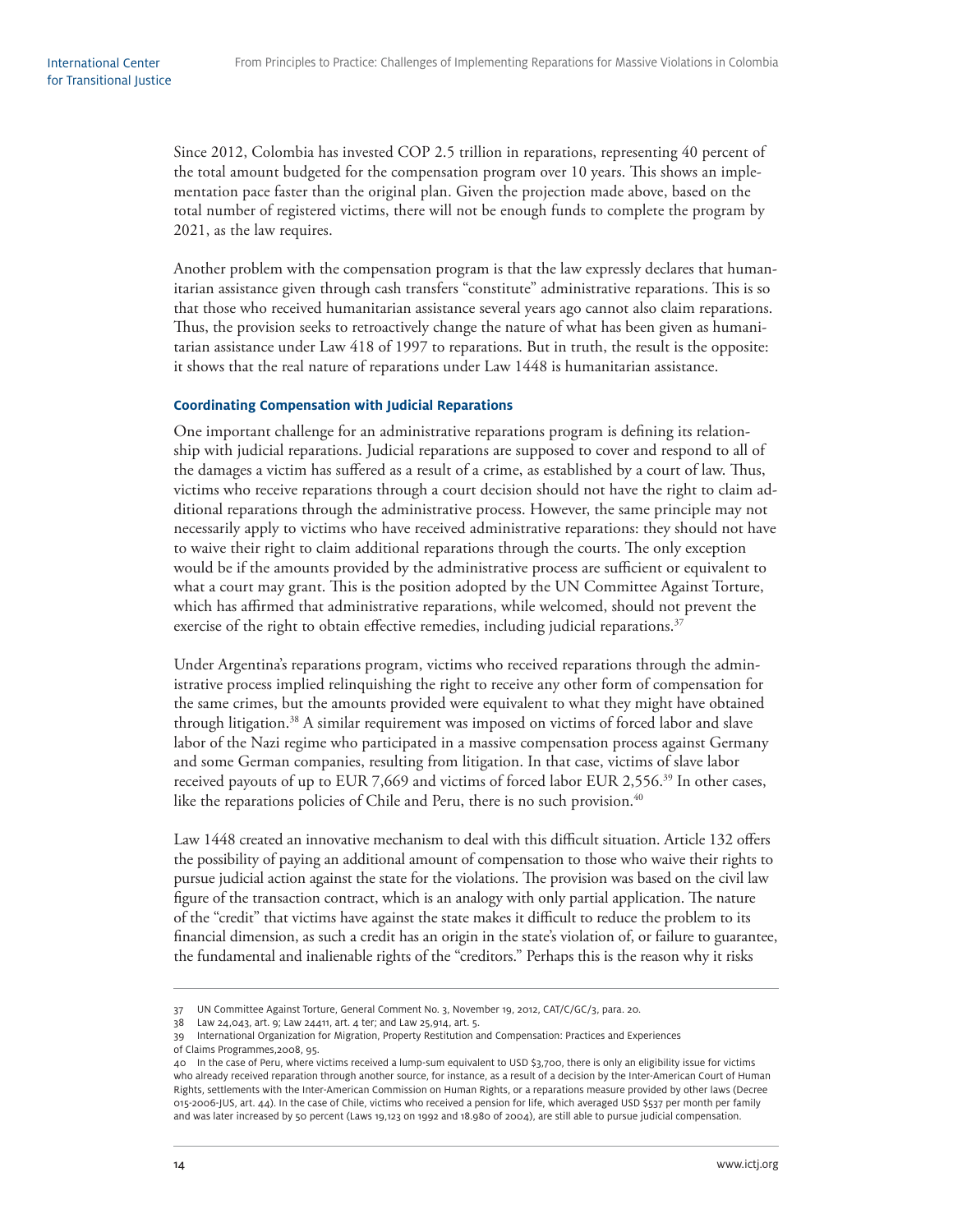International Center for Transitional Justice

reducing a debate about recognizing the human dignity of victims to a mere commercial problem. The system remained unimplemented for several years and was recently repealed by law.<sup>41</sup>

The debate on this issue has led to government efforts to limit victims' rights to judicial reparations, particularly in cases related to violations by demobilized paramilitaries. Such judicial proceedings are part of a special judicial mechanism established by the Justice and Peace Law, whereby a Reparations Fund, which receives contributions from demobilized groups and the state, is responsible for financing reparations for crimes committed by defendants. The Constitutional Court declared unconstitutional an attempt to limit the state's subsidiary responsibility to what Law 1448 offers as compensation.

The attempt to limit state liability in these cases is not without merit; however, it should be considered that in many cases paramilitary groups operated with the support or acquiescence of the Army or the National Police. If the state denies its responsibility in these cases, it cannot participate as a *partie civile*. If state responsibility is clearly part of what the court examines in the trial, the state could defend itself and present evidence and arguments to try to limit its responsibility through a transparent process. The problem shows the inconsistency in a system that only partially addresses the need for justice and reparations for crimes committed by paramilitaries without clearly recognizing the state's involvement in that criminal phenomenon. The proposed framework for accountability being discussed in the peace negotiations with FARC offers an opportunity to correct this inconsistency, where all actors could assume their responsibility.

It is unclear to what extent an effective reparations program can serve as a disincentive for victims to demand compensation through the courts without requiring them to forfeit their claims. The ability of a reparations program to limit state liability may depend not only on the amounts paid, but also to what extent victims perceive that they have been treated fairly and their suffering has been acknowledged.

Because victims frequently litigate to obtain the acknowledgment that they have not otherwise obtained from the state, provisions intended to shield the state from liability could have the opposite effect, as victims could interpret them as persistent denial of responsibility. Requiring courts to recognize payments provided through an administrative process might be a better way of guaranteeing certain limits to state liability without sending the message to victims that they have to waive their rights. However, as argued by the Inter-American Court of Human Rights, this requires that the administrative reparations program clearly states that compensation is given as a form of reparations, that is, it acknowledges the state's responsibility for the violations.<sup>42</sup>

Because victims frequently litigate to obtain the acknowledgment that they have not otherwise obtained from the state, provisions intended to shield the state from liability could have the opposite effect, as victims could interpret them as persistent denial of responsibility.

#### **Personalized Approach to Defining the Individual Comprehensive Reparations Plan**

An interesting and progressive feature of the compensation program is the Individualized Comprehensive Reparations Plan. These plans are based on individual interviews held by staff in the Victims' Unit with each victim, during which an assessment is made of the different impacts

<sup>41</sup> Constitutional Court. Case D-9214, Judgment C-099/13. The Constitutional Court admitted the constitutionality of the transaction clause, but limited it to crimes other than crimes against humanity involving the responsibility of the state. More recently, though, the paragraphs in art. 132 of Law 1448 that established the transaction contract were repealed by Law 1753 of June 9, 2015, establishing the National Development Plan 2014-2018, art. 132.

<sup>42</sup> Inter-American Court of Human Rights, Gonzalez et al. ("Cotton Field") v. Mexico. Merits. Judgment of November 16, 2009, series C 205, para. 558.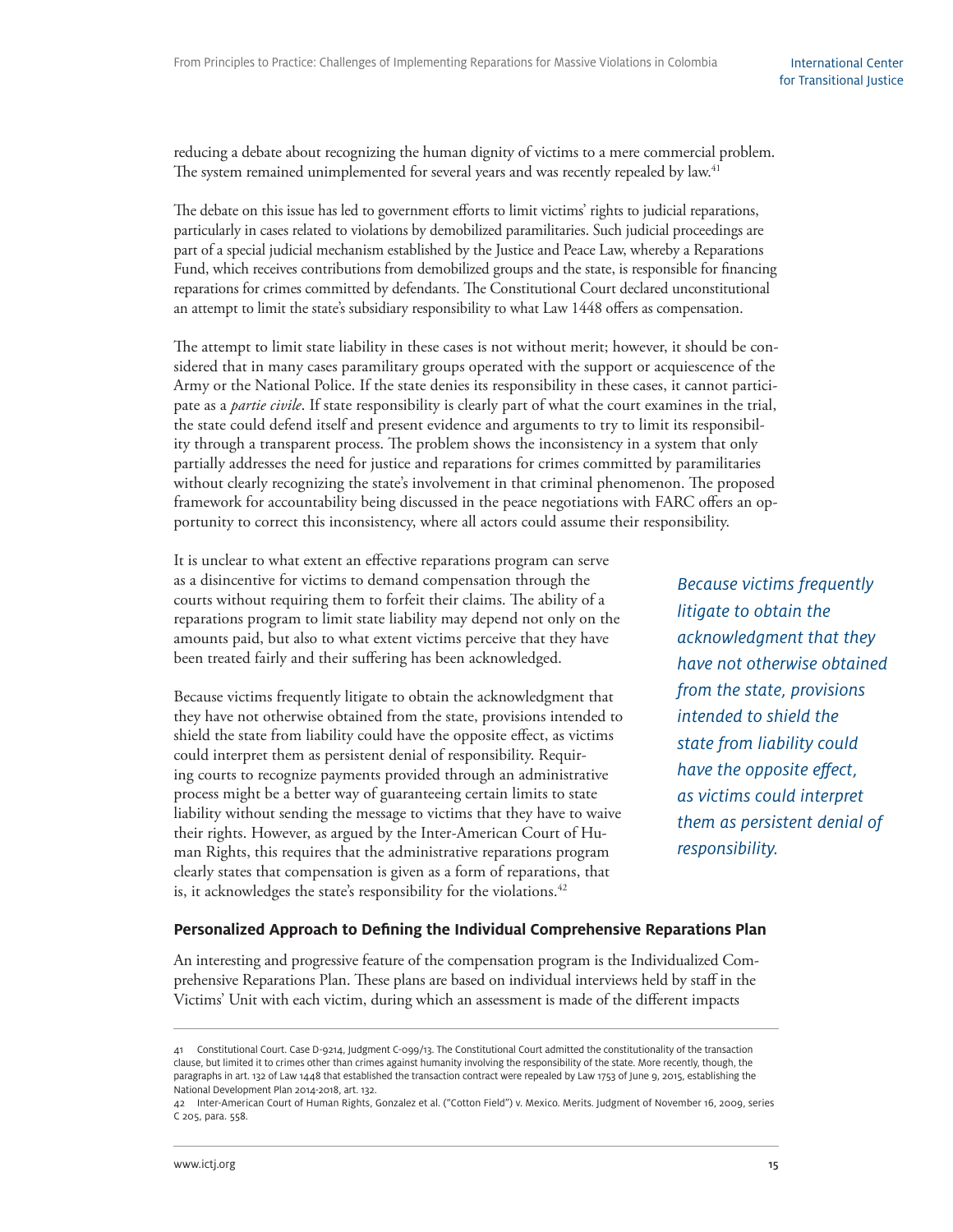suffered by the victim and matches them with programs that the victim can access for assistance, rehabilitation, restitution, compensation, satisfaction, and guarantees of non-repetition. Interviews are performed by professionals (social workers, psychologists and lawyers), called "reparations liaisons" (*enlaces de reparación*), who are skilled and highly motivated.43 Additionally, victims are offered assistance on how to invest their compensation funds, focusing on four main areas:

- 1. Technical or professional education for victims or their children
- 2. Creation or strengthening of a business
- 3. Purchasing or improving housing
- 4. Purchasing rural property<sup>44</sup>

However, victims are not obligated to invest the compensation in these areas, and participation in the program is voluntary.<sup>45</sup>

The personalized interviews and the assessment of individual reparations plans can make a significant contribution to the Law 1448's overall effectiveness and make the reparations policy more meaningful to victims. A personal encounter with a civil servant who is willing to listen and provide guidance in navigating the bureaucracy of different programs can help victims to perceive that the state cares about their situation and recognizes their dignity and individuality. It can also help to identify concrete resources and services available at the local level.

However, there are implementation problems. The cost and complexity of providing technical assistance to hundreds of thousands of victims can be significant, consuming part of the resources appropriated for victims. It might be possible to provide one initial interview per applicant and fewer follow-up interviews. Moreover, the slow implementation of many of the programs offered in the individual reparations plan, especially in the areas of education, health care, psychosocial support, and housing, runs the risk of making those plans a list of unfulfilled promises, reinforcing victims' feelings of frustration and distrust.<sup>46</sup>

One concrete example of this potential frustration is the limited number of scholarships offered through the reparations program. This means that, in many cases, identifying educational goals as part of an individual reparations plan may not translate into much; victims may end up using their compensation amount to pay for continuing studies.<sup>47</sup> Nevertheless, if these implementation challenges are addressed, and programs are increased so as to at least cover victims of the most serious violations, the accompaniment program and the personal touch it adds can provide the symbolic component that many reparations programs lack as well as the ability to respond to victims' individual needs.

#### **Rehabilitation**

Following international law, article 135 of Law 1448 includes legal, medical, psychological, and social services under the concept of rehabilitation.<sup>48</sup> It mandates the creation of a rehabilitation program, with individual and collective components, that is open to all victims who are

47 Ibid., 25–28.

<sup>43</sup> Based on author's direct observations during trainings he performed to liaisons from the departments of Antioquia, Atlántico, Bolívar, Cesar, Guajira, and Santander, in April 2013.

<sup>44</sup> Law 1448, art. 134.

<sup>45</sup> Decree 4800, art. 157.

<sup>46</sup> These problems have been reported by victims interviewed by ICTJ. See Ana Cristina Portilla and Cristián Correa, Estudio sobre la implementación del programa de Reparación Individual en Colombia, 2015, 27–28.

<sup>48</sup> Basic Principles on the Right to Reparations, para. 21.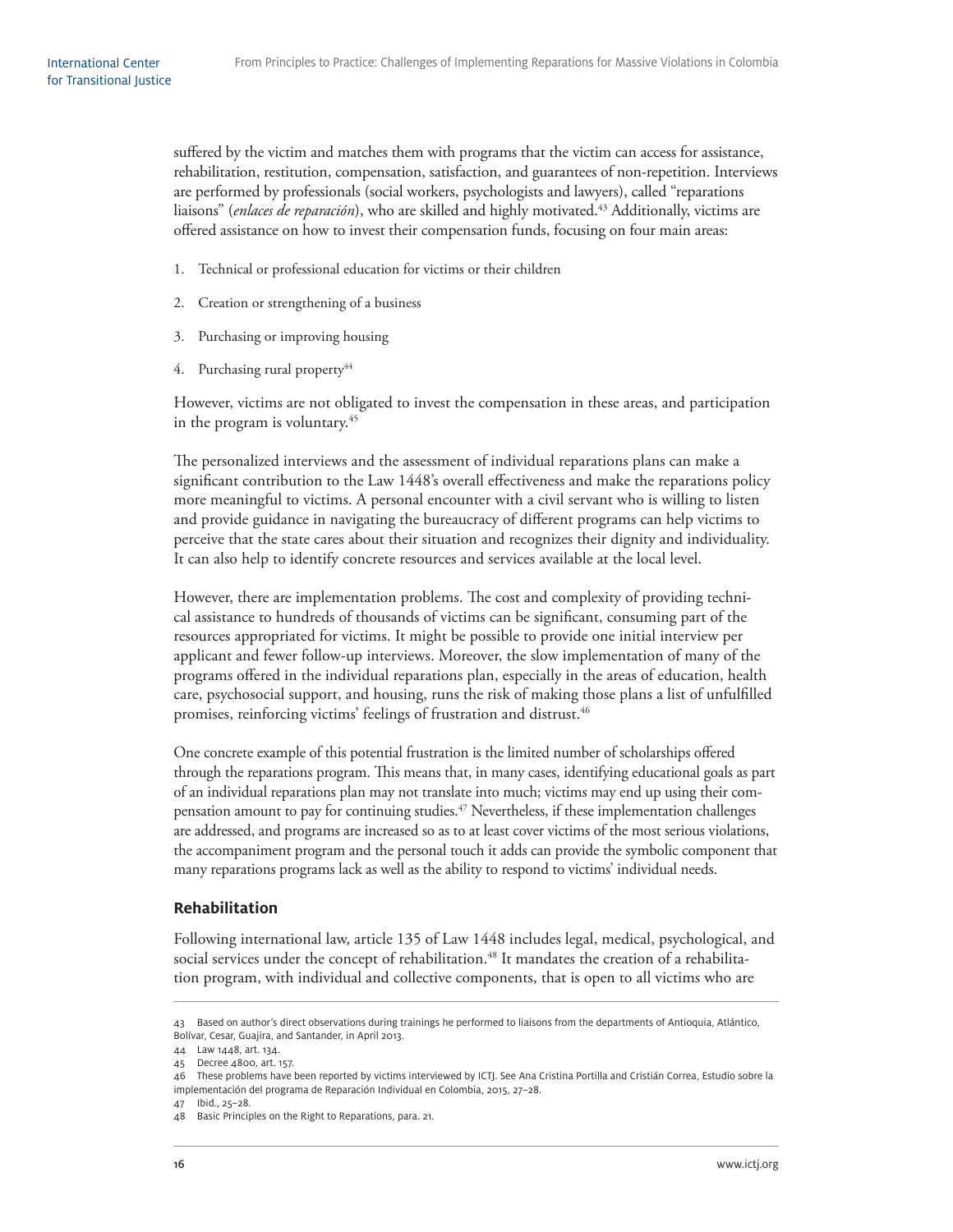recognized under the broad definition of "victim" contained in article 3 of the law. It creates a Comprehensive Psychosocial and Health Program for the Support of Victims, which is intended to provide interdisciplinary services that are defined as free of charge, and cover drugs and transportation to centers where services are provided for the duration of the victims' needs. It includes individual and family therapy as well as community actions.

While Decree 4800 of 2011, which regulates the provisions of the law in this matter, assigns the rehabilitation program to the Ministry of Health and Social Protection, $49$  the role of the ministry is solely to design, coordinate, and monitor the program. Services at the local level are responsible for its direct implementation.<sup>50</sup> The Ministry of Health and Social Protection started its implementation in 2014, taking more than one and a half years to design the program.<sup>51</sup> A total of COP 25 billion was allocated to 30 prioritized areas, to provide individual, family, or community services to 82,156 victims; but resources and goals for 2015 were drastically cut by 40 percent.

In parallel, the Victims' Unit is implementing another mode of intervention with more modest and concrete goals, based on nine sessions of group therapy and strengthening victims' own coping resources. While a very interesting approach, it lack sufficient funding to respond to the high level of demand from victims.



Town of Pueblo Bello, Antioquia, Colombia. In 2012 the relatives of 43 farmers forcefully disappeared 22 years before by a paramilitary group met for the first time and organized a rally in memory of the victims (Alejandro González/ICTJ).

Yet, the law does not consider the long-term psychosocial effects of having suffered extreme violence, which frequently expresses itself cyclically, not just as a single symptom that can be cured with one treatment.<sup>52</sup> The availability of psychosocial support for victims of human rights violations should be guaranteed throughout victims' lives—as in Chile's rehabilitation program (Programa de Reparación y Atención Integral de Salud), which recognized that vic-

<sup>49</sup> Decree 4800, arts. 1630169.

<sup>50</sup> Law 1448, arts. 137 and 138.

<sup>51</sup> Ministerio de Salud y Protección Social, Programa de Atención Psicosocial y Salud Integral a Víctimas – PAPSIVI, July 2013. 52 See for example, M. Brinton Lykes and Marcie Mersky, Reparations and mental health, in Pablo de Greiff, The Handbook of Reparations (Oxford/ICTJ, New York, 2006), 596.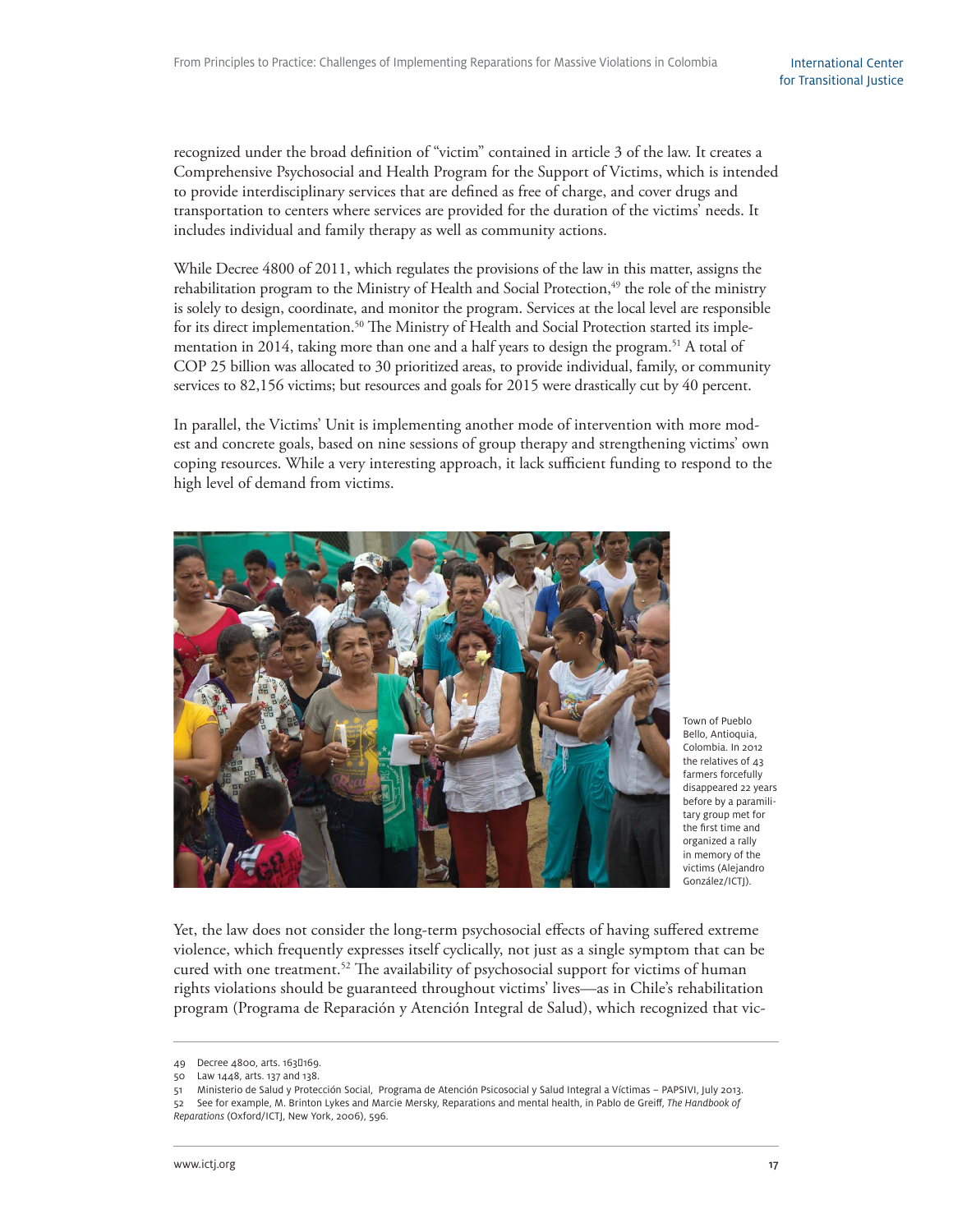tims' needs may be ongoing, with possible relapses.<sup>53</sup> Thus, there is a risk that Colombia's program will provide shorter-term rehabilitation to several thousand victims, providing perhaps useful forms of support for a period of time, but then fail to help them to deal with recurrent or subsequent effects of violence. A program of this nature demands the establishment of permanent or long-term forms of support, available to victims according to their changing needs.

The rehabilitation program should be based on local health care services, to guarantee accessibility and continuous support. Local governments may not only need technical assistance to implement this program, but certainly more funding to hire staff and invest in infrastructure and supplies. Without additional funding for these new services, the program will have a very limited impact. The stubborn persistence of the status of unconstitutional affairs of the displaced population is an indicator of the inadequate capacity of local governments to provide services to victims.

Moreover, the policy document that establishes the budget commitment for the reparations programs is vague about the allocation of resources for psychosocial support through the rehabilitation program. It allocates resources for health care assistance, but not for this specific program.<sup>54</sup> An amendment of the policy plan established a goal for the decade of 2012–2021 of providing psychosocial support to 3 million people, but it is unclear if it is understood as a one-time service or limited to a few interventions (which will have very limited impact or could be even counterproductive) or if it will consist of continuous provision.<sup>55</sup> The reported reduction of resources for 2015 demonstrates that the program does not consider services to be continuous.

There are other obligations established by Law 1448 that have not been implemented, like the creation of Centers for the Reconstruction of Communities' Social Fabric. Their loosely defined functions seem more to resemble a wish list than a specific policy. It is unclear where these centers are to be established and with what funds—and if they are the same as the Regional Centers for Assistance and Reparations to Victims (established in another section of Decree 4800).<sup>56</sup> These inconsistencies are a worrisome sign of changes being made in an improvised manner, which might be inevitable when implementing a complex policy like Law 1448, but more transparency is needed to provide victims with certainty about what they can expect, especially given the track record of previous laws and decrees. An important lesson may be learned from this: avoid adding too much complexity to policies of this type without thoroughly assessing what they entail in concrete terms and how they will be implemented.

#### **Collective Reparation**

Law 1448 creates a collective reparations program under the broad title of "Other Reparations," which includes harms caused by violations of collective rights, gross violations of the rights of members of collectivities, and the collective impact of violations of individual rights.<sup>57</sup> Many of

<sup>53</sup> Ministerio de Salud, Norma Técnica N° 88 para la atencion en salud de personas afectadas por la represión política ejercida por el Estado en el periodo 1973–1990.

<sup>54</sup> National Council for Economic and Social Policy, CONPES Document 3712 of 2011, which defines the financial plan for the sustainability of Law 1448 of 2011, 45.

<sup>55</sup> CONPES, Document 3726, of December 1, 2011, which defines the guidelines, budget, and mechanisms for the execution and follow-up of the comprehensive support reparations to victims program, 43. Its annex defines the program with a clear ending, after an evaluation of having reestablished the physical and psychosocial conditions of the victim and the completion of the individual rehabilitation plan designed with the victim in the initial session, 50. The policy definition developed by the Ministry of Health and Social Protection in July 2013 also included the definition of a therapeutic plan and the closure of the intervention after the goals of the plan are achieved. 56 Decree 4800, arts. 121–130.

 $57$  Law 1448, arts. 151 and 152. Decree 4800 contains the general definitions of the program, and Decrees 4633, 4634, and 4635 (all 2011) define specific provisions in regards to indigenous, Roma, Afro-descendants, and two other communities with special identity and language recognized by law (Palenque and Raizales).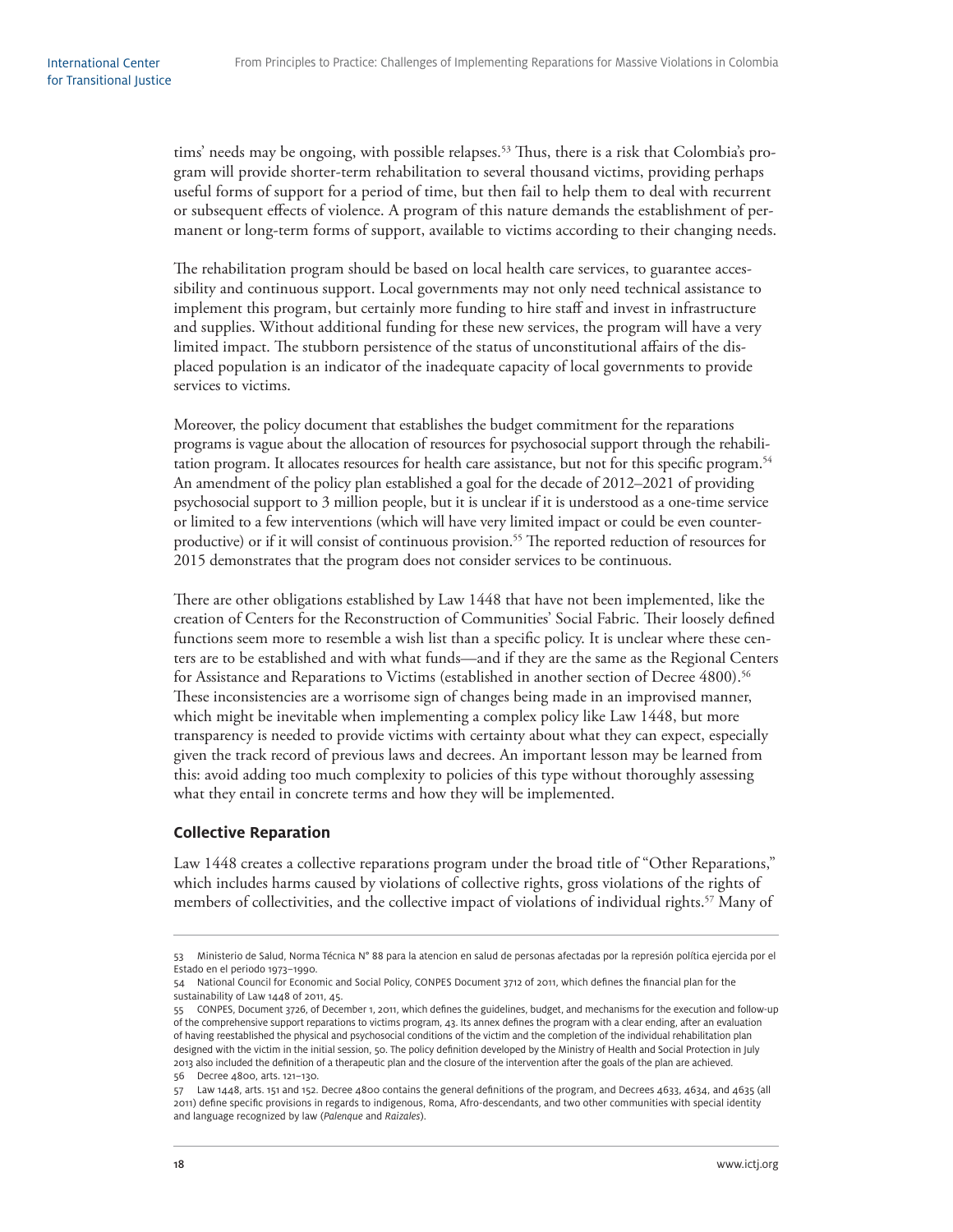the measures that have been proposed as collective reparations relate more to guarantees of nonrepetition, or structural reform, than specific forms of collective reparations.

The program defines two ways by which communities and organizations may be eligible to receive benefits under this program:

- by an *offer* made by the state, which means through a registry implemented by the Victims' Unit based on an assessment of communities or groups suffering the most severe forms of collective victimization
- by a *demand* from a group that is not included in the Victims' Unit's registry.<sup>58</sup>

Collectivities recognized by the law include social and political organizations as well as communities based on a shared culture, location, or purpose.<sup>59</sup> The law includes unions and political parties as collectivities whose members have been heavily persecuted during the conflict. This has allowed for the inclusion of the *Unión Patriótica*, a leftist party that suffered heavy repression, including the murder of many of its leaders and representatives in Congress.<sup>60</sup> The inclusion of these groups represents some challenges. The reparations for the collective harms suffered by these organizations seems more like issues to be resolved in the political process, such as incentives for the formation and strengthening of unions; guarantees for the respect of indigenous rights; guarantees for the rights and protection of journalists and freedom of expression; guarantees of the participation of political parties that were subjected to persecution; etc.

Thus, the law goes beyond what other collective reparations programs have defined in the few cases in which such a program has been implemented.<sup>61</sup> Indeed, in the few comparative international experiences, programs have used a more discrete definition of *collectivities*, which has allowed implementation in many of the areas identified as the most affected by collective violations. In Morocco the collective beneficiaries were organizations located in the regions targeted



The House of Culture in Granada, Antioquia, located in the town square, houses a memory center and museum to remember victims, created by relatives and victims' organizations. It also serves as a gathering place for their activities. July 2013. (Cristián Correa)

59 Law 1448, art. 152.

<sup>58</sup> Decree 4800, art. 227.

<sup>60</sup> Ibid.

<sup>61</sup> See Julie Guillerot and Ruben Carranza, ICTJ, The Rabat Report: The Concept and Challenges of Collective Reparations, 2009.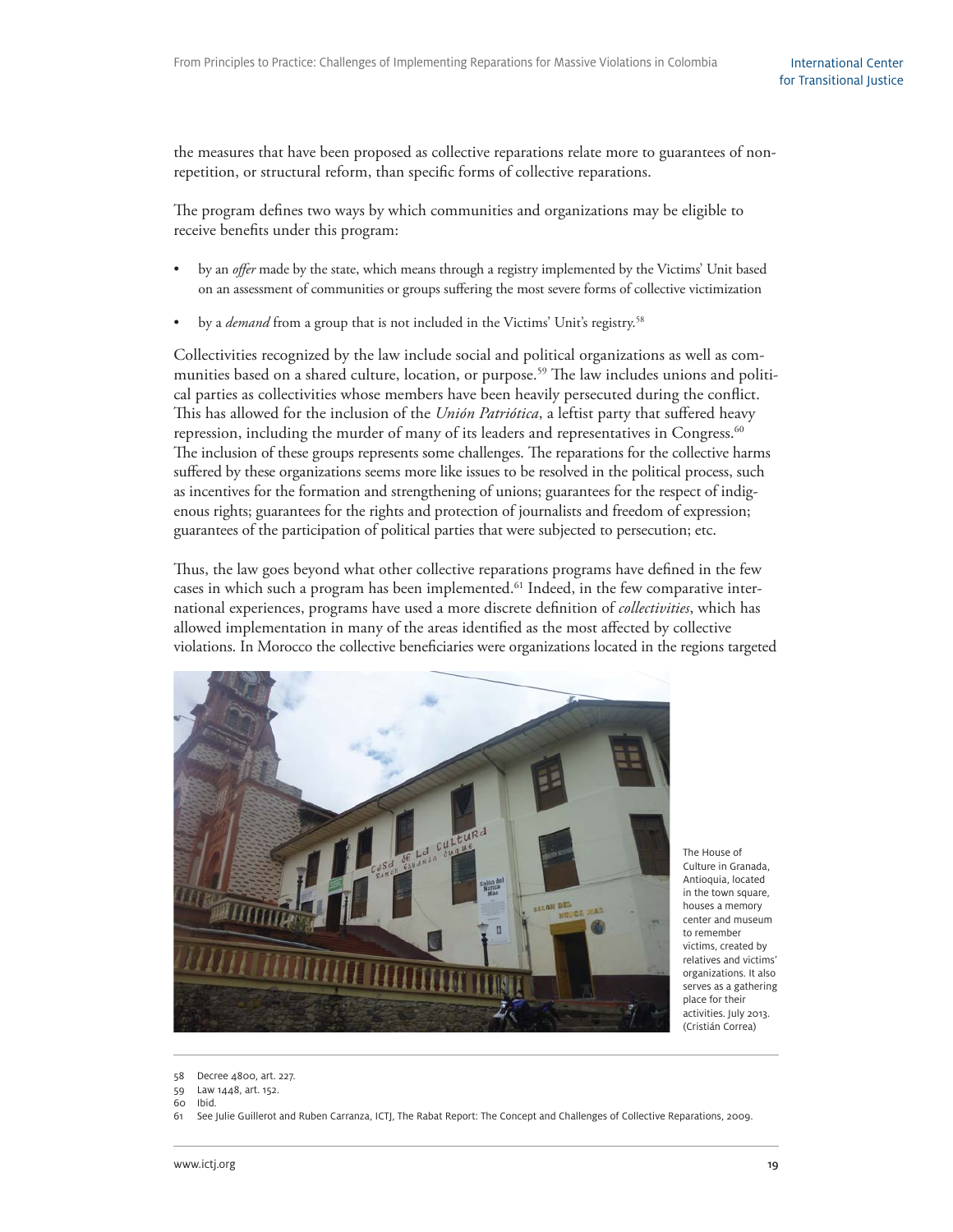by repressive policies.<sup>62</sup> In Aceh, Indonesia, the program was not labeled reparations, but reconstruction for communities affected by the conflict, with the aim of reintegrating former combatants and securing peace. Peru's program focuses on communities or villages affected by the conflict or groups of returning displaced people.

The design of Colombia's collective reparations policy is based on a pilot program implemented by the Corporación Nacional de Reparación y Reconciliación (CNRR), the Victims' Unit's predecessor; however, none of the eight pilot projects that were started in 2008 have been finished to date, which might be an important sign of the over-ambitiousness of the program.<sup>63</sup>

The program consists in a lengthy process of approaching the community, identifying collective harms, agreeing on a reparations plan, and implementing it. This resembles the criteria that a court might use to define one case of collective reparations, but it seems to be an impossible task for a reparations process to carry out on a massive scale. This is another demonstration of the idea that adding too much complexity to a program can hinder its ability to be effectively implemented.

As of August 2015, the Victims' Unit had registered 303 communities and organizations for the Collective Reparations Program, and approved 72 plans that are being implemented.<sup>64</sup> This falls short, considering the 2021 goal of completing plans in 833 communities. An examination of 55 plans shows that many of the most frequently requested measures involve the implementation of social services that the state already has the obligation to provide, such as health care, education, or access to justice; or of individual reparations under Law 1448 but that lack implementation, such as psychosocial support, skills training, or access to higher education. Some of these are not even part of collective rights but refer to the individual needs of victims who live in the communities.<sup>65</sup>

#### **Satisfaction Measures**

Law 1448 establishes a series of measures to be implemented as forms of satisfaction and guarantees of non-repetition, following the general criteria defined by the Basic Principles on the Right to Reparations. This includes the investigation of human rights violations through research, collecting testimonies from victims and those demobilized from illegal armed groups, and the preservation of archives. To carry out and house this work, Law 1448 created the Center for Historical Memory.

The Victims' Unit has started implementing other satisfaction measures, such as supporting initiatives of civil society groups and local governments and organizing ceremonies on its own. A total of COP 10 billion (USD \$3.9 million) was appropriated for these activities for 2012, but more concrete activities started to be executed only in 2013, including initiating a National Day of Memory and Solidarity with the Victims, on April 9, instituted by Law.

#### **Finding, Identifying, and Reburying Victims**

Other symbolic measures established by Law 1448 include a policy for finding, identifying, and reburying the remains of victims of enforced disappearance, an important component of providing reparations

1,946 of those communities. For further analisys of this policy see ICTJ, APRODEH ¿Cuánto se ha reparado en nuestras comunidades?, 2011), and Cristián Correa, ICTJ, Reparations in Peru: From Recommendations to Implementation, 2013.

65 Ibid., 165.

<sup>62</sup> Collective reparations consist of a development policy for the 11 regions affected by the conflict, as well as the creation of a fund for community and memorialization projects for organizations from those regions. For a comprehensive discussion about different collective reparations programs see ICTJ, The Rabat Report, The Concept and Challenges of Collective reparations (ICTJ, 2010). See also Julie Guillerot, Maria Ezzaouini and Widad Bouab, Morocco: Gender and the Transitional Justice Process, September 2011. 63 So far 5,697 communities affected by the conflict have been registered. After five years, small projects are being implemented in

<sup>64</sup> Comisión de Seguimiento y Monitoreo al Cumplimiento de la Ley 1448 de 2011, Segundo Informe al Congreso de la República, 2014–2015, Agosto de 2015, 12.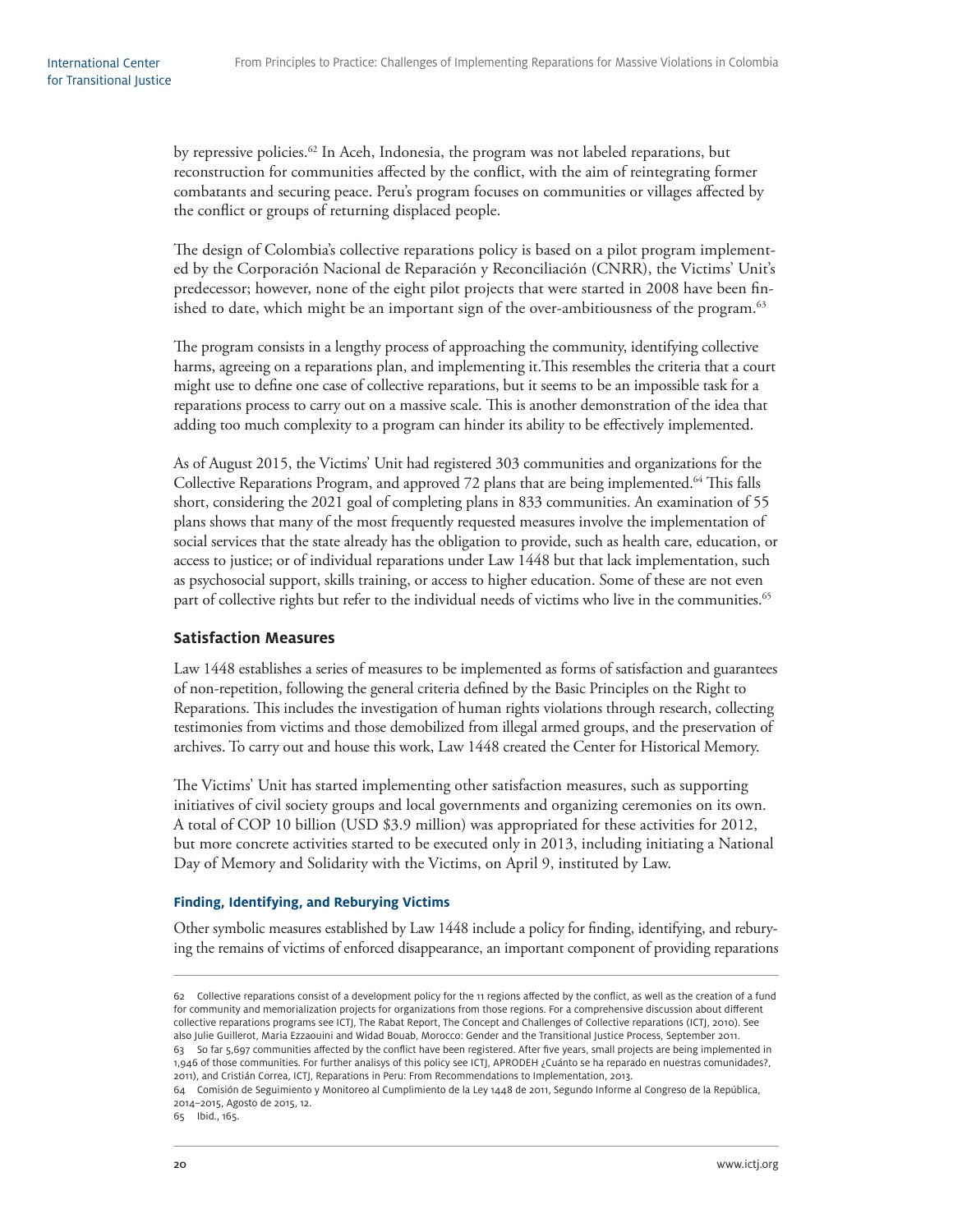to their families that requires highly technical capabilities; and the pursuit of criminal investigations. Law 1448 does not describe how these two policies should be implemented or by whom, as they fall under the jurisdiction of the forensic services, the judiciary, and the National Prosecutor.

Still, the Special Prosecutors Unit for Justice and Peace reported some significant progress in finding and identifying the disappeared. The Victims' Unit provided measures of satisfaction by holding 720 ceremonies in which the remains of victims of disappearance were returned to their families.<sup>66</sup>

#### **"Dignifying Letter"**

One concrete form of symbolic reparations that the Victims' Unit has started to issue to victims along with their compensation payments is a "dignifying letter" (carta de dignificación). This is a personalized letter from the state expressing remorse for the violation and offering to pay "a long-owed debt." This seemingly small gesture can have a significant impact in terms of communicating a reparatory message to victims. The way these letters are handed to victims, during their interview to define their individual reparations plan, reinforces the personalized nature of the message and its potential as a form of satisfaction. Notably, the letter is signed by the general director of the Victims' Unit, , although having the Colombian president sign could have increased the letter's potential impact. It would also be better if the letter expressly recognized the state's responsibility for the violations, arising from either its actions (commission of violations) or its failure to guarantee the protection and the rights of victims.

#### **Exemption from Military Service**

Another measure that can have an important reparative effect for victims is exemption from military service. Victims often appreciate having this obligation waived in a context of massive use of conscription, especially of poor young men, due to the risks associated with the persistent conflict, as well as for the associated costs, fees, and fines. It has taken a long time to put in place a coordinated procedure for guaranteeing this measure. There are still discussions about the possibility of exempting all victims from having to pay fines for failing to register at military recruitment offices, as well as not forcing victims to stay in military compounds while the Ministry of Defense processes their exemptions, which can take up to ten days.<sup>67</sup>

Victims often appreciate having military service waived, due to the risks associated with the persistent conflict as well as the associated costs, fees, and fines.

#### **Commitments**

Law 1448 lists the state's 20 policy commitments to implement guarantees of nonrecurrence; they follow the types of measures defined by the Basic Principles on the Right to Reparations. Some of these commitments go beyond the object of the law, and lack an enforcement mechanism. Others are drawn from mechanisms established by other laws, such as demobilizing illegal armed groups, criminal prosecutions (established also as a commitment under measures of satisfaction), verification of the facts about violations, strengthening the technical criteria that guide the demining process, and dismantling economic or political structures that benefited or supported the conflict. The commitments also mention human rights education, including training for the security forces, as well as prevention and protection, which comprise early-alert policies and the provision of security conditions for displaced populations who are returning home or relocating.

<sup>66</sup> Reported by the Victims' Unit, www.unidadvictimas.gov.co/index.php/en/83-interna

<sup>67</sup> Ana Cristina Portilla and Cristián Correa, Estudio sobre la implementación del programa de Reparación Individual en Colombia, 2015, 59.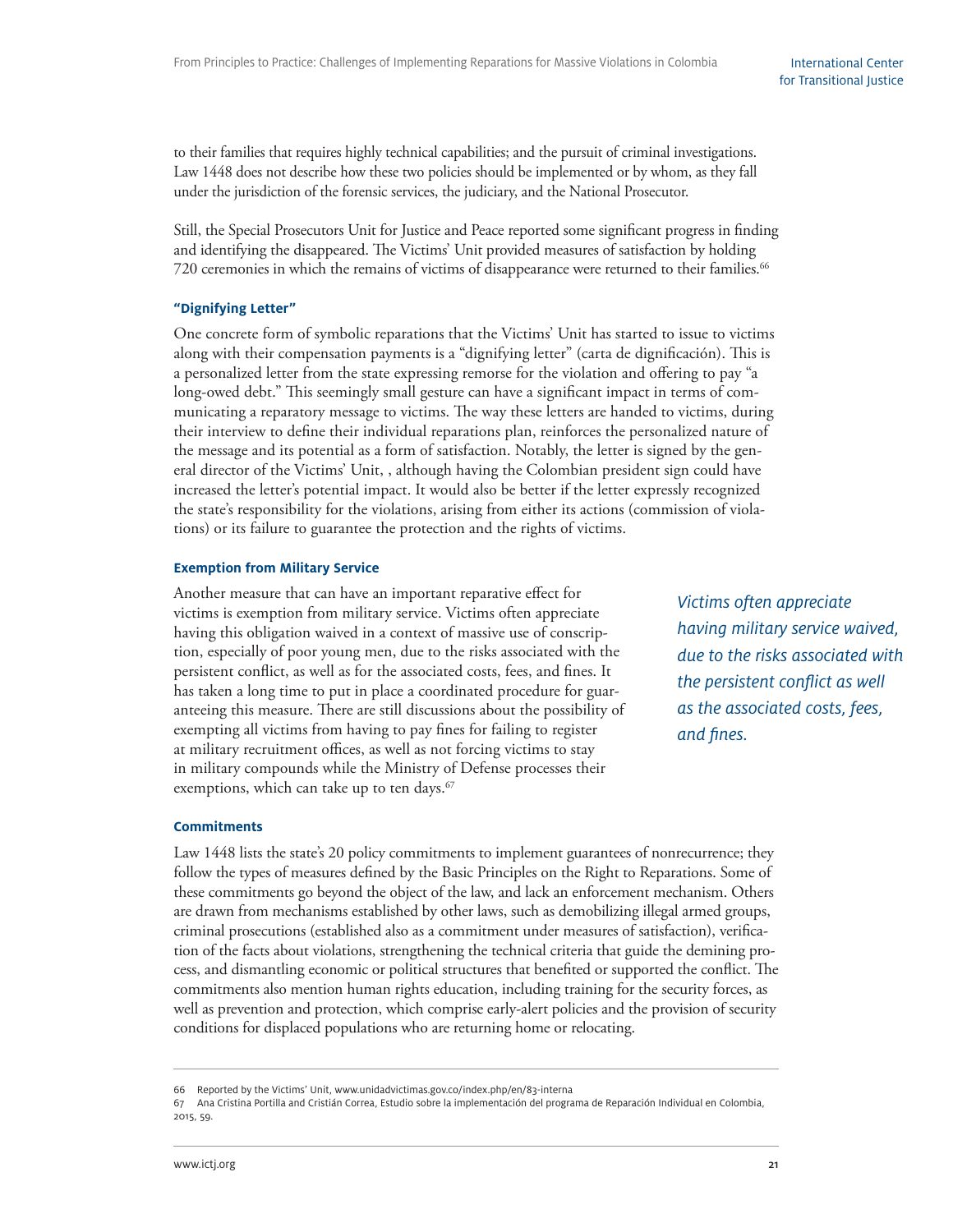## 4. Land Restitution

One of the major features of the conflict has been the displacement of millions of people from their homes and communities. In the late 1990s through the 2000s, the conflict increased as paramilitaries created the United Self Defenses of Colombia. This resulted in new waves of displacement, including approximately 300,000 per year from 1999 to 2007.<sup>68</sup> Even with the recent reduction in violence, victims have not returned to their places of origin in significant numbers. This explains why Colombia's problem of displacement, as well as addressing land restitution, is so critical.

Law 1448 establishes a program that makes the resolution of claims for land accessible and expedient through a combination of administrative and judicial measures, including the creation of special courts to try cases. It addresses one of the primary factors of the conflict: fierce competition over land through the use of violence in rural areas, where historically there has been minimal state presence.

The law recognizes that land abandoned by displaced populations due to violence, fear, and threats should be treated with special consideration. Therefore, it reverses the burden of proof; current owners or occupiers of land where people had been evicted, dispossessed, or displaced as a result of the conflict have to provide evidence of their bona fide possession and the legitimacy of their claim to the land.<sup>69</sup>

After the passage of the law, it took one year to set up the land restitution system and hire and train staff and specialized judges for the Land Restitution Unit, which handles these cases. It established 18 regional directions, 36 specialized courts, and 5 specialized revision chambers.

When the policy was first designed, the state estimated the total number of claims at  $360,000.^{70}$ As of August 2015, 81,050 claims have been received. However, not all of these claims have been immediately addressed. The process is focused on regions selected based on their degree of security, so a first filter for addressing claims is location. Only 37,878 of claims received relate to regions declared as safe. Of these claims, 21,708 completed the administrative process; 12,092

<sup>68</sup> Consultoría para los Derechos Humanos y el Desplazamiento (CODHES), Desplazamiento Creciente y Crisis Humanitaria Invisible. See also Documentos Codhes 25 (Bogota, 2012), 13.

<sup>69</sup> The process starts with the registration of claimed properties by a claimant or by the agency responsible for administering the registry, the Land Restitution Unit. Then the current possessor is notified and has the opportunity to oppose the process. If there is no opposition, the Land Restitution Unit submits a request to a special judge, dedicated solely to this purpose, to approve the claim and order a new property title in favor of the claimant. If there is opposition a higher court, also created for this purpose, decides the case. No appeals for the courts' decisions are accepted. The choice of having a mixed, administrative and judicial process is complicated, as courts could be slow in adjudicating cases or subject to delay tactics.

<sup>70</sup> National Council for Economic and Social Policy, CONPES Document 3712 of 2011, 30.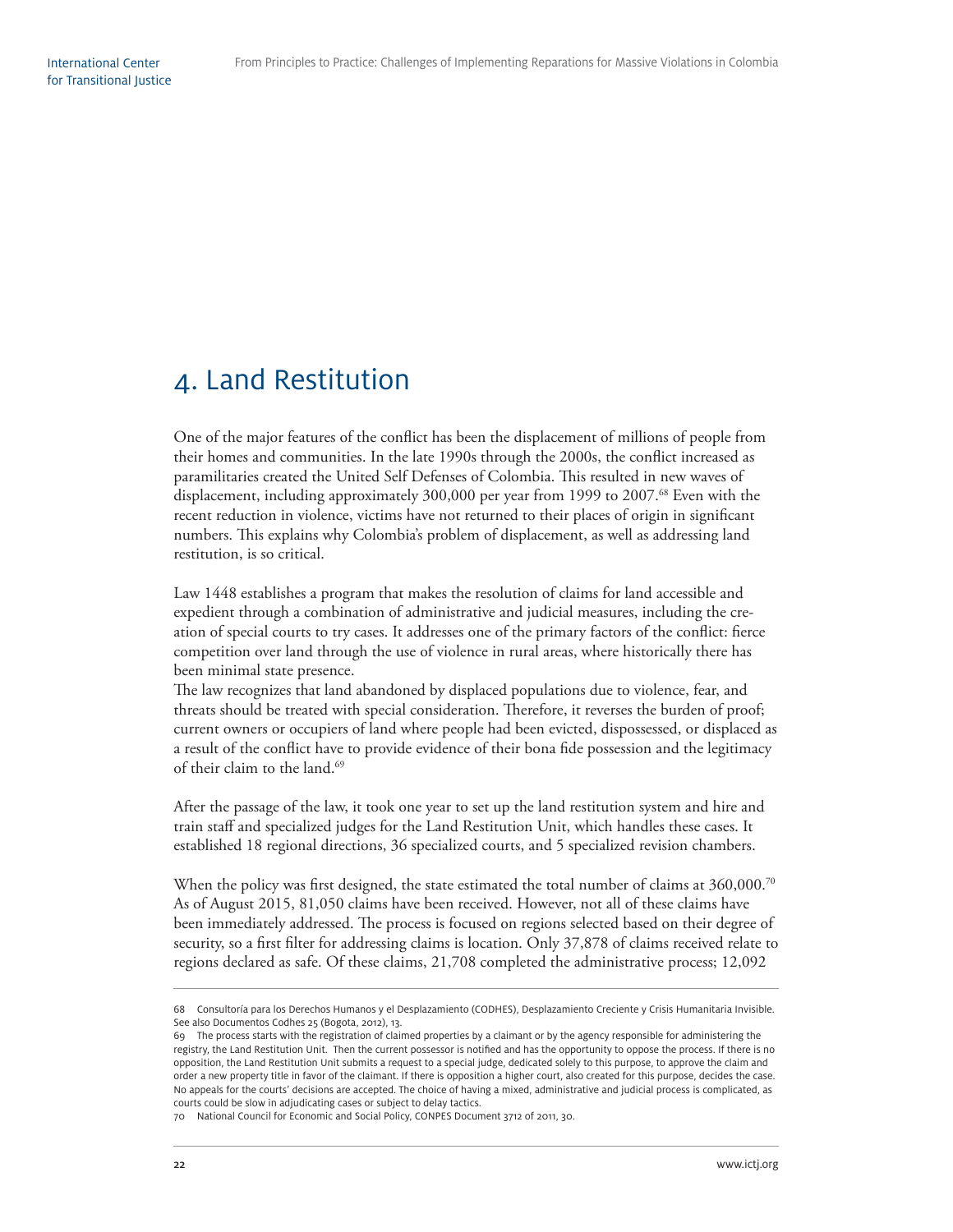of these have been registered and transferred to the judicial process. According to Law 1448, it should take four months from the time of registration to the judicial decision,<sup>71</sup> but the courts have made decisions in just 2,591 cases, involving 18,797 beneficiaries.

| <b>STEP IN THE PROCESS</b>                                    | <b>NUMBER OF CASES</b><br>(DECEMBER 2014) | <b>NUMBER OF CASES</b><br>(AUGUST 2015) | VARIATION (%) |
|---------------------------------------------------------------|-------------------------------------------|-----------------------------------------|---------------|
| <b>Claims Received</b>                                        | 72,623                                    | 81,050                                  | $+11.6%$      |
| <b>Cleared for Safety</b><br>and Geographical<br>Focalization | 25,215                                    | 37,878                                  | $+50.2\%$     |
| Registered at<br><b>Administrative Level</b>                  | 9,695                                     | 12,092                                  | $+24.7%$      |
| Sent for Judicial<br><b>Decision</b>                          | 7,269                                     | 8,523                                   | $+17.2\%$     |
| <b>Approved by Judicial</b><br>Decision                       | 1,922                                     | 2,591                                   | $+34.8%$      |

#### **Table 4: Progress in Providing Land Restitution**

The undertaking is significant. A comparison of figures from December 2014 and August 2015 shows progress being made in first eight months after the process and institutions were consolidated. It is relevant that there was a more than 50 percent increase in claims cleared as safe, which allowed the government to start the process, as well as an almost 35 percent increase in cases decided at the judicial level.

However, despite the effort, the figures demonstrate the complexity of the policy and the inability of the mechanism set in place to respond to it. The low numbers of claims in comparison to original estimates show that the registration process is either too burdensome (considering the historical deficit in land registries) or that there are not enough resources dedicated to complying with the policy in an expedient way. The lengthy registration process and the number of cases that are still unregistered or pending in one of the several stages means that solving current claims might take several years. A review of the policy is needed to identify the obstacles victims now face in each step of the process, and to determine if the Land Restitution Unit requires additional staff and/or resources to process claims or if the complexity of the policy makes it impossible to provide results for a significant portion of victims.

Further, the low number of judicial decisions in comparison with the bulk of the demand also shows that the courts are incapable of responding to the demand with the required speed. It might not be a problem of the judges being slow, but of unrealistic design, either by requiring a judicial decision for each case or of not having enough courts, which are frequently a very expensive resource. The lesson from the Justice and Peace Law, which tried to address criminal and civil responsibility in cases of confessed crimes through a special judicial process, shows how slow and burdensome judicial proceedings can be. Adopting an administrative process for cases that do not involve any disputes or controversy might be advisable, to speed up the process. However, the main bottle neck is still at the administrative level (preceding the judicial level), which must be recognized in any redesign of the policy.

Law 1448, art., 91, para. 1.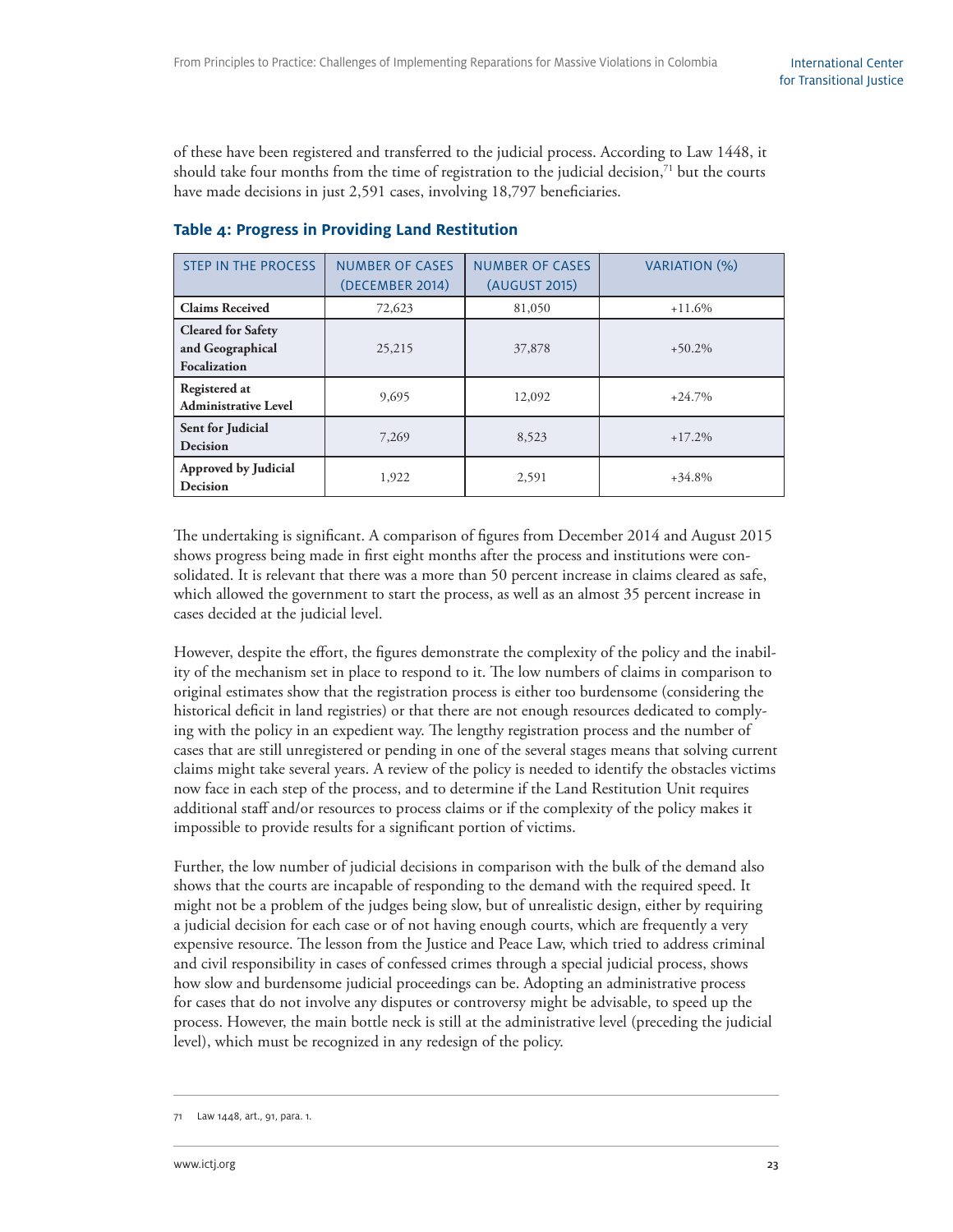Finally, persistent violence is another challenge in some regions, explaining part of the state's inability to process claims. Community leaders demanding land restitution have been frequently attacked. The UN Human Rights Council gave Colombia specific recommendations during the country's 2013 Universal Periodic Review on improving protections for individuals claiming land restitution.<sup>72</sup> The budget of the National Protection Unit was lowered in 2015, but remains higher than before. If its efforts are successful it would bring some relief to victims and help to dismantle criminal enterprises that continue to benefit from land dispossession.

<sup>72</sup> Report of the Working Group on the Universal Periodic Review, Colombia, A/HRC/24/6, July 4, 2013, http://daccess-dds-ny. un.org/doc/UNDOC/GEN/G13/154/35/PDF/G1315435.pdf?OpenElement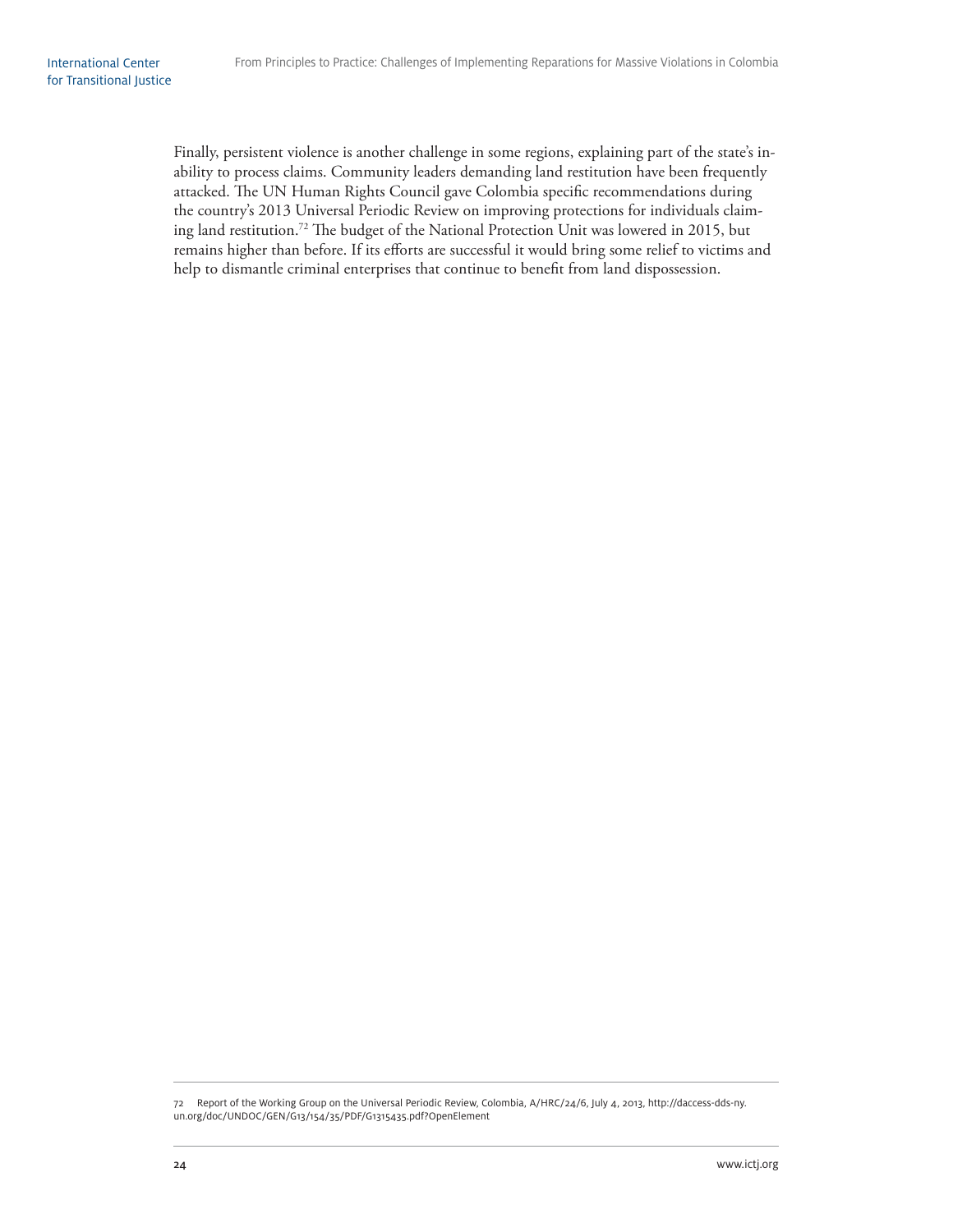### 5. The Nature of the Reparations Granted

Law 1448 is not based on the recognition of state responsibility for the violations suffered by victims;73 instead, it understands the state's role as providing reparations and assistance as a subsidiary effort, given the difficulties that most victims might experience in claiming their rights against those responsible. There is no recognition of the state's responsibility for failing to guarantee the rights of victims (omission) or for tolerating or supporting the creation and operation of paramilitaries, or even of direct participation of state agents in some violations. On the contrary, several provisions of the law make it clear that the recognition of victim status does not entail the acknowledgment of any responsibility on behalf of the state in the violations established.74

This is not new in Colombia, as previous government efforts to address victims' needs rested on the idea of providing humanitarian assistance. The predecessor of Law 1448, Decree 1290 of 2008, precisely introduced the confusion of establishing a reparations program that, because it was limited to crimes committed by illegal armed groups and did not acknowledge violations committed by state agents or any state responsibility, based its provisions on the notion of subsidiarity and solidarity. As mentioned before, when Law 1448 declares that previous humanitarian assistance provided by other laws were in fact reparations, its makes the nature of the current reparations effort even less clear.

Based on the assumption that the state is not responsible for violations committed during decades of internal armed conflict, article 10 of Law 1448 imposes a limit on courts in deciding reparations for crimes committed by individuals other than state agents, namely, the amount of the administrative compensation established by article 132 of the law. Later, Law 1592 of 2012 tried to apply that limit also to the Justice and Peace process until it was declared unconstitutional.

At the same time, provisions on land restitution have a clear reparative component. Law 1448 sets out what is supposed to be an expedient process of restitution based on presumptions that help to lift some of the burden of proof off victims and provide victims with effective access to

<sup>73</sup> Responsibility for violations of the obligation to guarantee human rights is difficult to establish and has a high threshold. It is necessary to make the distinction between the state's responsibility for supporting and tolerating the formation and operation of paramilitary groups; its responsibility for the direct involvement of its agents as perpetrators or accomplices in violations; and its political responsibility for its failure to guarantee and protect the rights of victims during the persistence of conflict over decades. For some of these there is a clear administrative and civil responsibility of the state, especially considering the support or open toleration of the formation and operation of paramilitary groups over several decades, but additionally, there is also a clear political responsibility that involves all of the situations mentioned.

<sup>74</sup> For example, art. 3, para. 5; art. 9; and art. 10.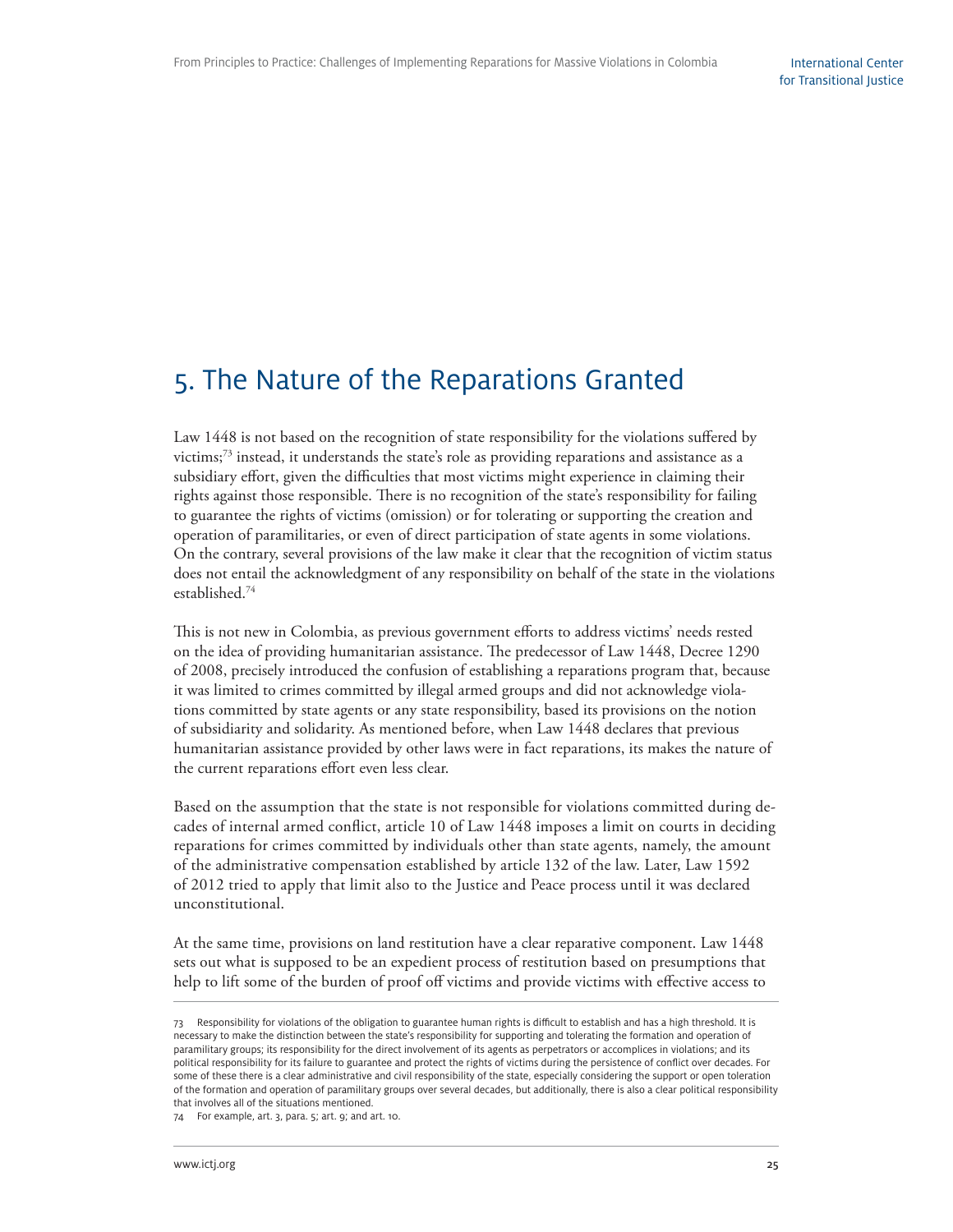justice. The state provides a small budget for a compensation fund, but does not expressly acknowledge any responsibility for tolerating the massive dispossessions that had occurred. Thus, the system makes the current occupant accountable as part of an economy of dispossession, even if the land had changed hands several times.

The message to victims that accompanies reparations must be clear for them to have a true reparative effect.

But the message to victims that accompanies reparations must be clear for them to have a true reparative effect. In Argentina, for example, despite the amounts given, victims received reparations with mixed feelings, and even open opposition, because they were not accompanied by an official apology and they were implemented by the same government that was pardoning perpetrators and blocking criminal investigations—something that was corrected only several years later, when Argentina's impunity laws were repealed and annulled.<sup>75</sup>

Recognizing state responsibility for violations committed or tolerated is an essential component for reparations.

State responsibility might also refer to the levels of marginalization and income disparities experienced by some groups that do not correspond to the size and capacity of the country's economy or the sophistication of its institutions. This failure is also reflected in the 11 years during which the basic rights of the displaced population have gone unprotected, despite the situation having been defined as a political priority and subjected to a hands-on monitoring system by the Constitutional Court.

The eventual creation of a truth commission, as outlined in a 2015 proposal between the government and the FARC rebels, may contribute to determining these different forms of responsibility; the responsibility that different institutions may have, including the security forces, the judiciary, local governments, the national government or congress; and the role the institutions may have played in different forms of violations against victims.

<sup>75</sup> On the Argentinean reparations program, see María José Guembe, "Economic Reparations for Grave Human Rights Violations: The Argentinean Experience," in Pablo de Greiff , The Handbook of Reparations (Oxford/ICTJ, New York, 2006), 21–54; and Cristián Correa, Reparations Programs for Mass Violations of Human Rights: Lessons from Experiences in Argentina, Chile and Peru, in Félix Reátegui (ed.), Transitional Justice Handbook for Latin America (Ministry of Justice of Brazil/ICTJ, Brasilia-New York, 2011, 409–441.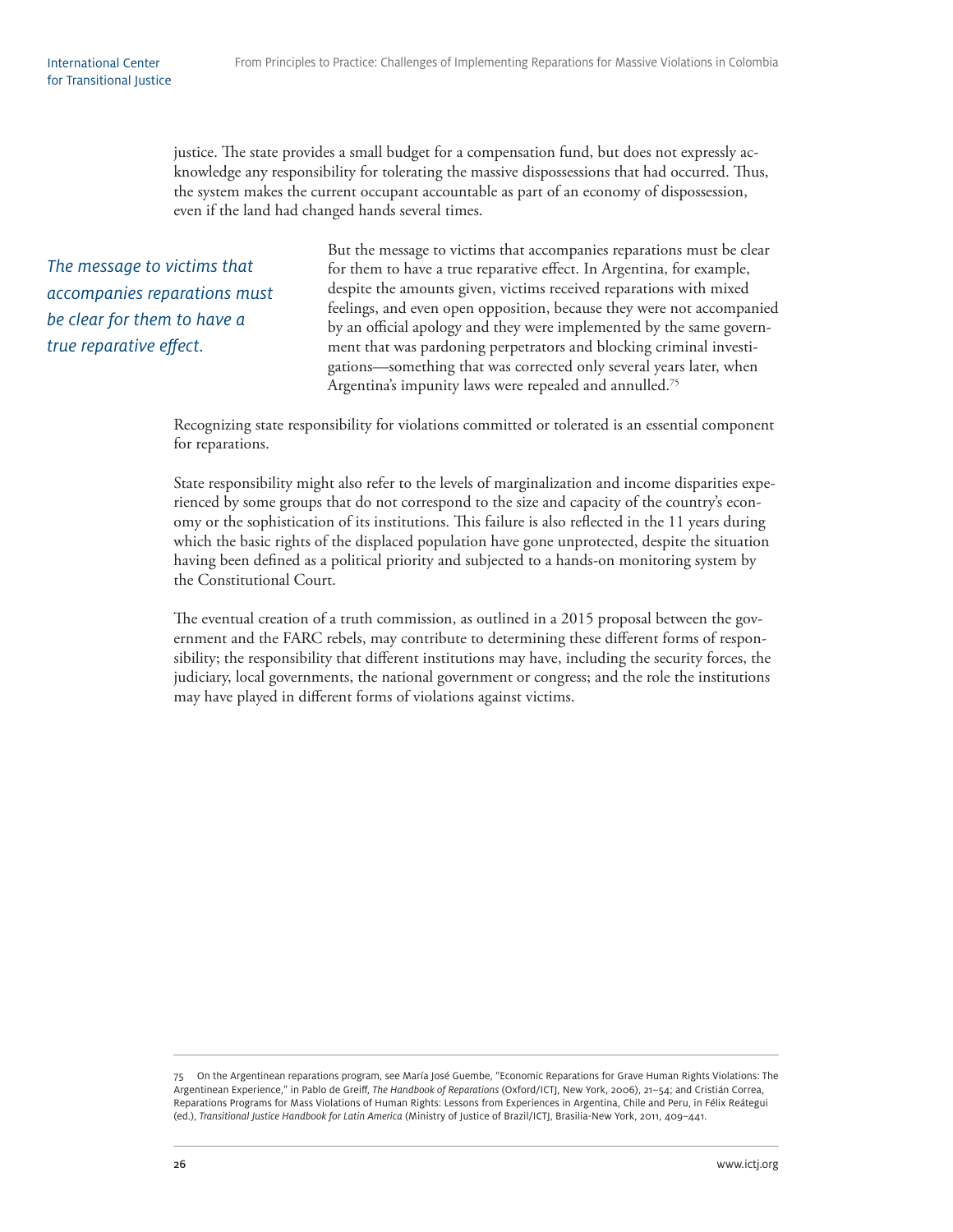# Conclusions

Colombia is making an unprecedented effort to fulfill its commitment to the rule of law and respond to the consequences of decades of violence by providing comprehensive reparations to victims of its internal armed conflict. Approving the Victims' and Land Restitution Law (Law 1448) and initiating peace negotiations with the FARC are signs of strong political leadership. Efforts made during the last three years to implement the reparations program defined under the law and create a policy to confront the legacy of land dispossession also show a significant change in direction over previous policies, which has proven inadequate. There are also strong indications that Colombia is on course to significantly improve the condition of victims. The country has substantial human and material resources, as demonstrated in the substantial budget committed to reparations, as well as a strong, diverse civil society.

However, the challenges of implementing reparations in Colombia are also immense. These include the persistence of violence; the particular dimensions of the conflict, which have left hundreds of thousands of victims and caused the displacement of millions; the country's intricate geography; disparities and difficulties of delivering social and reparations services to rural areas; and a decentralized system of government that gives room for participation, but often hinders coordination and allocation of resources, or tests the loyalty of local officers to the policy. A high degree of poverty and inequality also makes the reparation effort more difficult, as state obligations to provide basic social and economic rights to victims remain unsatisfied.

One challenge will be the translation of the elaborate concepts in multiple reparations laws and regulations into meaningful and simple actions. Law 1448, as well as preceding norms and regulating decrees, defines reparations policies with ambitious adjectives, such as *comprehensive*, *transformative*, and a differentiated approach "*aiming at reestablishing the victims' life project*," which are no more than ambitiousness that increases victims' expectations if they do not translate into specific action. There is a risk of their being just rhetorical affirmations, instead of sources of rights that could be claimed by victims.

Some of the debates about the constitutionality of Law 1448 and the monitoring process established by the Constitutional Court, as well as by Congress and independent state institutions, apparently fall into the same dynamic of examining the program according to rigid legal reasoning, instead of using practical capabilities to effectively implement them. It probably would be good to moderate the discourse on definitions by providing certainty, resources, and mechanisms for victims to demand rights and reparations.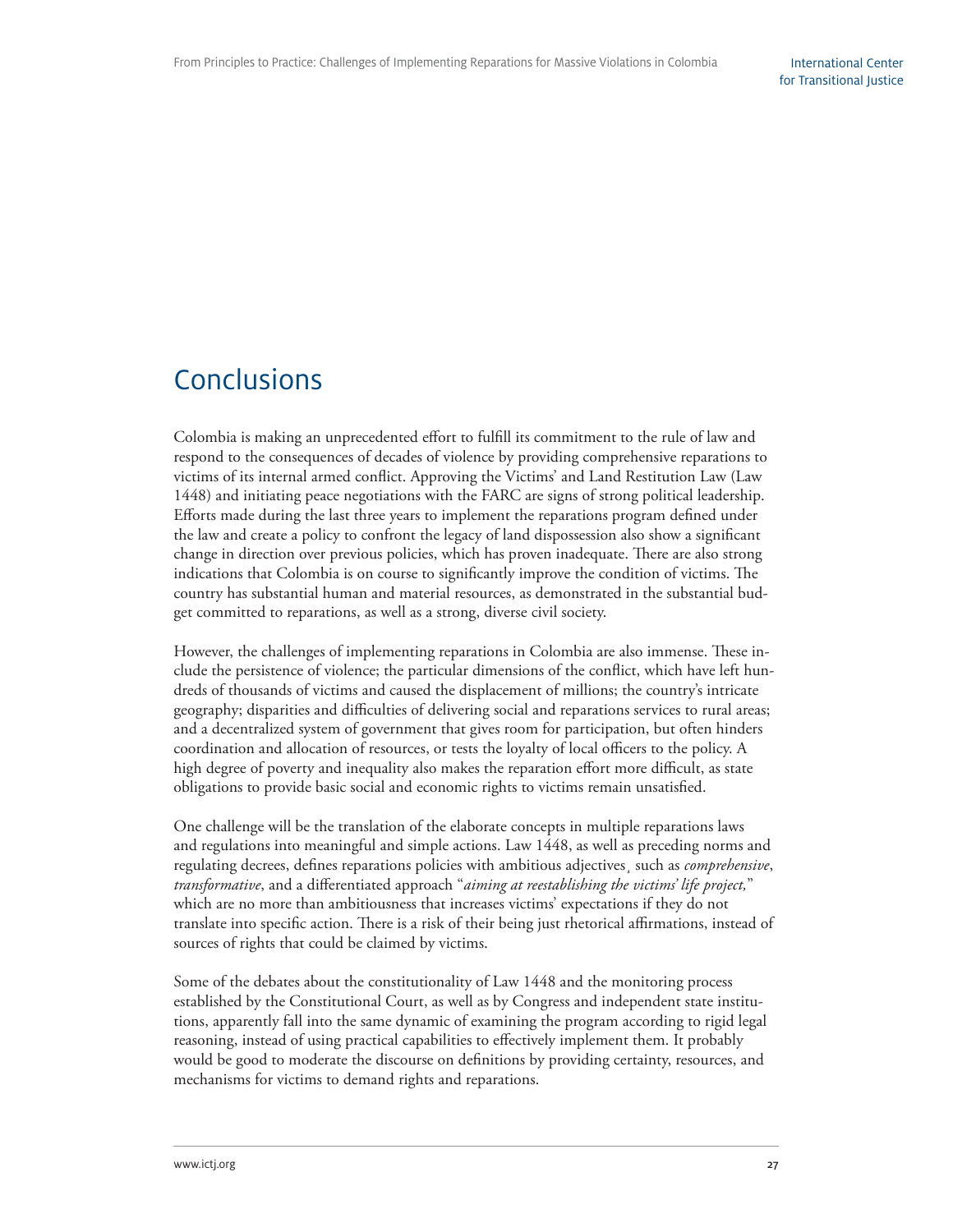Conversely, a modest approach that acknowledges the state's limited ability to provide reparations for the dimensions of violations that were suffered by so many may be preferable, instead of overselling an effort that continues to leave many victims waiting. This could help to change the discourse with victims.

Law 1448 also provides an important lesson for designing future policies and laws that avoid using ambitious rhetoric that cannot be translated into concrete action and resources. There is little merit in creating a comprehensive and broad reparations program if it is impossible to implement it. The recurrent inability to comply with guarantees to victims established by law should be taken seriously, indicating a more careful legislative decision-making process is needed in Colombia.

A decisive government policy to overcome poverty is also needed. Narrowing the disparities between the conditions of people living in urban areas and rural settings, and between social classes, is not something that a reparations program can do. One specific strategy could be to better distinguish between displacement and more serious human rights violations, addressing the former through a policy of sustainable return or resettlement, including social and development policies, and focusing the reparations effort on the latter. If the government provides health care and education to victims, their ability to use compensation funds for more significant investments would increase, resulting in long term improvement of their living conditions. Rehabilitation and educational programs to victims could be more targeted, and may better address victims' specific needs. Reparations and return or resettlement policies could also have a more sustainable impact if they were accompanied by economic, agricultural, and social policies capable of improving the ability of low-income people in Colombia to earn a living and guarantee a protection network.

This might result in difficult discussions and legal debates, but it does not seem possible for the country to fulfill what it has overpromised in terms of reparations. In addition, a huge agenda for reconstruction and addressing marginalization is needed, which might require investments of most of the resources that the consolidation of peace should bring.

While conflict over land has a prominent place in current peace talks, negotiations are not about land restitution in relation to land taken by the FARC, but about agrarian and land policies, especially in areas controlled by the FARC. Th ose dispossessed by the FARC are entitled to present claims for land restitution according to Law 1448. However, solving individual claims might be insufficient when responding to the challenges of land tenure and rural and agrarian development of communities that have suffered not only from the conflict but from a high degree of marginalization. The discussion about how to deal with those who were dispossessed by FARC actions may require a broader debate about land concentration and the nature of rural policies in those areas.

Finally, Law 1448 requires the state to design policies and funds that can guarantee the provision of effective services that give substance to the notion of reparative "comprehensiveness." This is the only way to implement a reparations program that involves permanent or long-term services to victims. While the accompaniment program offers the possibility of improving the local coordination of services for victims, it cannot rely on local actors alone. A simplification of policies, where the responsibilities of each actor are clearly defined and where resources for each program are clearly allocated, could help to overcome some of the most serious obstacles to implementing reparations and provide certainty to victims that the state takes their rights seriously.